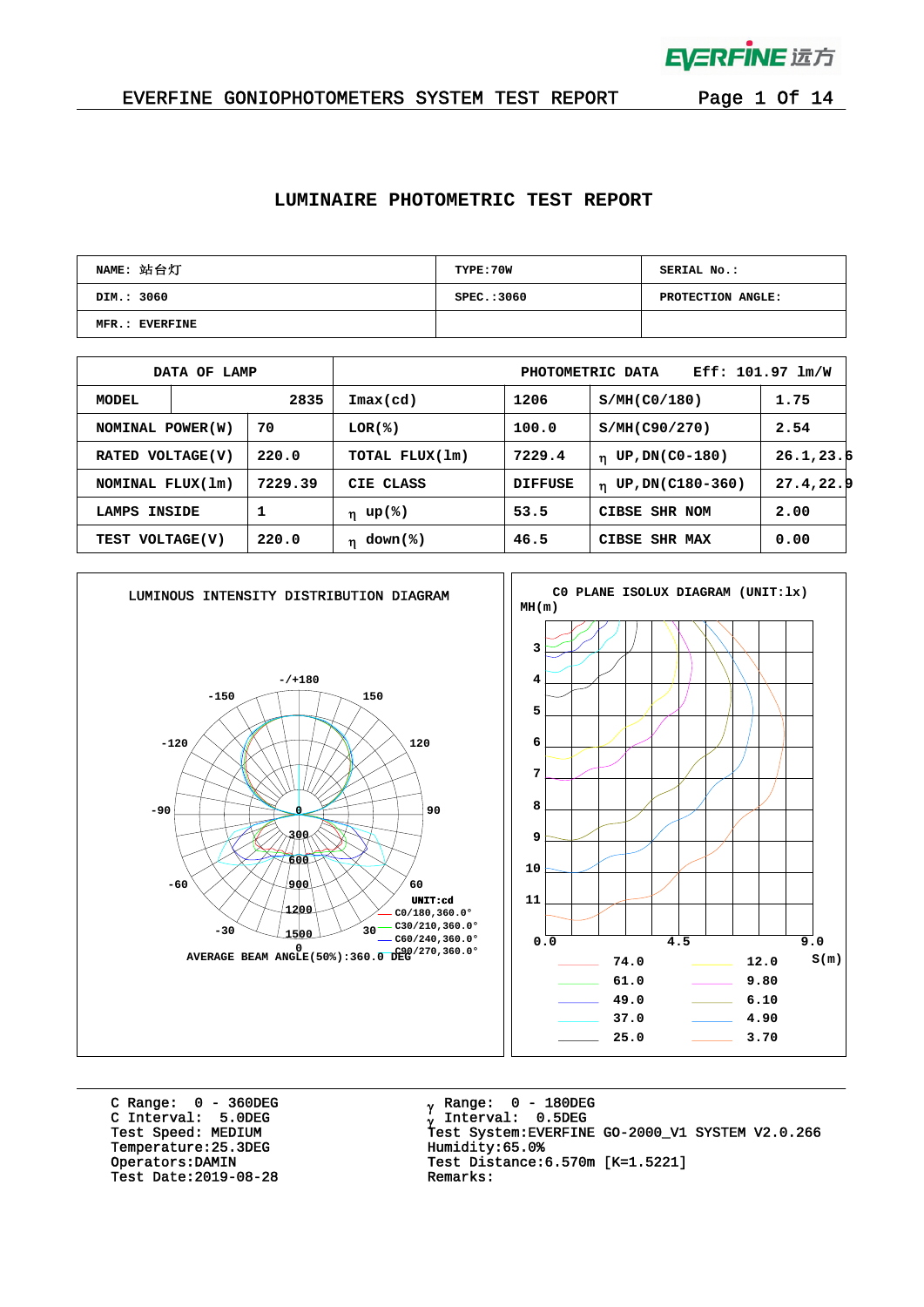

 $\bar{1}$ 

### EVERFINE GONIOPHOTOMETERS SYSTEM TEST REPORT Page 2 Of 14

#### **ZONAL FLUX DIAGRAM**

#### ZONAL FLUX DIAGRAM:

| Y.         | C <sub>0</sub> | C45   | C90   | C135                  | C180  | C225  | C270    | C315  | $\mathbf{v}$ | $\Phi$ zone | o total | %lum, lamp |
|------------|----------------|-------|-------|-----------------------|-------|-------|---------|-------|--------------|-------------|---------|------------|
| 5          | 497.0          | 493.0 | 489.5 | 492.3                 | 496.1 | 495.0 | 490.4   | 495.0 | $0 - 5$      | 11.67       | 11.67   | 0.16, 0.16 |
| 10         | 488.3          | 495.8 | 502.1 | 494.0                 | 486.8 | 501.8 | 503.8   | 502.4 | $5 - 10$     | 35.56       | 47.23   | 0.65, 0.65 |
| 15         | 483.8          | 502.8 | 514.6 | 499.9                 | 481.3 | 504.8 | 517.1   | 506.7 | $10 - 15$    | 58.95       | 106.2   | 1.47, 1.47 |
| 20         | 501.6          | 514.2 | 533.0 | 509.1                 | 497.5 | 515.0 | 541.6   | 514.9 | $15 - 20$    | 83.41       | 189.6   | 2.62, 2.62 |
| 25         | 486.2          | 520.1 | 551.5 | 513.0                 | 481.4 | 528.6 | 566.0   | 527.3 | $20 - 25$    | 108.8       | 298.4   | 4.13, 4.13 |
| 30         | 510.4          | 546.3 | 570.0 | 535.5                 | 503.5 | 554.8 | 590.5   | 553.0 | $25 - 30$    | 135.7       | 434.1   | 6,6        |
| 35         | 524.0          | 570.9 | 659.9 | 558.7                 | 515.8 | 585.6 | 679.9   | 580.8 | $30 - 35$    | 166.5       | 600.5   | 8.31,8.31  |
| 40         | 544.9          | 610.8 | 749.8 | 601.4                 | 539.1 | 624.8 | 769.4   | 619.4 | $35 - 40$    | 204.5       | 805.1   | 11.1, 11.1 |
| 45         | 598.1          | 677.6 | 839.7 | 669.8                 | 595.2 | 687.4 | 858.9   | 673.3 | $40 - 45$    | 248.9       | 1054    | 14.6, 14.6 |
| 50         | 609.7          | 726.4 | 961.6 | 722.3                 | 613.0 | 730.0 | 950.2   | 710.1 | $45 - 50$    | 295.1       | 1349    | 18.7, 18.7 |
| 55         | 623.0          | 760.2 | 1084  | 759.7                 | 631.2 | 759.3 | 1041    | 728.2 | $50 - 55$    | 337.9       | 1687    | 23.3, 23.3 |
| 60         | 587.5          | 731.4 | 1206  | 727.8                 | 595.0 | 713.6 | 1133    | 685.0 | $55 - 60$    | 369.7       | 2057    | 28.4,28.4  |
| 65         | 515.2          | 694.3 | 1117  | 688.9                 | 521.0 | 661.9 | 1023    | 640.1 | $60 - 65$    | 379.1       | 2436    | 33.7,33.7  |
| 70         | 439.9          | 612.1 | 1028  | 604.1                 | 450.2 | 574.0 | 913.9   | 556.6 | $65 - 70$    | 353.7       | 2789    | 38.6,38.6  |
| 75         | 342.8          | 487.4 | 939.9 | 476.2                 | 353.8 | 445.2 | 804.4   | 433.8 | $70 - 75$    | 312.2       | 3102    | 42.9,42.9  |
| 80         | 221.1          | 298.4 | 0     | 293.6                 | 228.8 | 266.9 | 0       | 263.3 | $75 - 80$    | 208.0       | 3310    | 45.8,45.8  |
| 85         | 83.86          | 0     | 0     | 0                     | 102.2 | 0     | 0       | 0     | $80 - 85$    | 49.20       | 3359    | 46.5,46.5  |
| 90         | 17.26          | 0     | 0     | 0                     | 16.24 | 0     | 0       | 0     | $85 - 90$    | 4.374       | 3363    | 46.5,46.5  |
| 95         | 49.32          | 0     | 0     | $\mathbf 0$           | 65.36 | 0     | 0       | 0     | $90 - 95$    | 2.691       | 3366    | 46.6,46.6  |
| 100        | 165.5          | 150.0 | 0     | 135.1                 | 176.8 | 162.5 | 0.0000  | 168.2 | 95-100       | 30.44       | 3396    | 47,47      |
| 105        | 279.3          | 287.3 | 314.9 | 270.5                 | 291.6 | 314.7 | 367.3   | 316.5 | 100-105      | 116.7       | 3513    | 48.6,48.6  |
| 110        | 384.1          | 405.9 | 424.9 | 389.5                 | 405.4 | 446.3 | 485.9   | 443.3 | 105-110      | 190.3       | 3703    | 51.2, 51.2 |
| 115        | 497.4          | 516.0 | 534.9 | 502.9                 | 519.3 | 567.2 | 604.5   | 558.3 | 110-115      | 243.0       | 3946    | 54.6,54.6  |
| 120        | 606.5          | 620.8 | 644.9 | 614.9                 | 631.2 | 679.1 | 723.1   | 662.7 | 115-120      | 288.5       | 4235    | 58.6,58.6  |
| 125        | 704.8          | 730.3 | 739.3 | 732.2                 | 733.1 | 794.0 | 813.3   | 771.7 | 120-125      | 322.5       | 4557    | 63,63      |
| 130        | 794.6          | 814.5 | 833.8 | 817.3                 | 824.4 | 874.6 | 903.5   | 851.2 | 125-130      | 345.2       | 4903    | 67.8,67.8  |
| 135        | 875.8          | 895.2 | 928.2 | 897.9                 | 908.4 | 950.9 | 993.6   | 927.5 | 130-135      | 356.1       | 5259    | 72.7,72.7  |
| 140        | 946.4          | 971.9 | 985.0 | 974.6                 | 979.7 | 1024  | 1043    | 999.9 | 135-140      | 353.1       | 5612    | 77.6,77.6  |
| 145        | 1008           | 1023  | 1042  | 1030                  | 1039  | 1073  | 1092    | 1048  | 140-145      | 338.7       | 5950    | 82.3,82.3  |
| 150        | 1059           | 1067  | 1099  | 1077                  | 1089  | 1113  | 1141    | 1087  | 145-150      | 314.6       | 6265    | 86.7,86.7  |
| 155        | 1100           | 1107  | 1125  | 1119                  | 1128  | 1148  | 1158    | 1122  | 150-155      | 280.4       | 6545    | 90.5,90.5  |
| 160        | 1133           | 1142  | 1151  | 1155                  | 1159  | 1175  | 1174    | 1152  | 155-160      | 238.9       | 6784    | 93.8,93.8  |
| 165        | 1158           | 1161  | 1176  | 1172                  | 1179  | 1186  | 1191    | 1168  | 160-165      | 191.7       | 6976    | 96.5,96.5  |
| 170        | 1177           | 1176  | 1183  | 1185                  | 1192  | 1193  | 1192    | 1181  | 165-170      | 139.9       | 7116    | 98.4,98.4  |
| 175        | 1189           | 1187  | 1190  | 1193                  | 1198  | 1196  | 1194    | 1190  | 170-175      | 85.02       | 7201    | 99.6,99.6  |
| 180        | 1196           | 1196  | 1196  | 1196                  | 1196  | 1196  | 1196    | 1196  | 175-180      | 28.54       | 7229    | 100,100    |
| <b>DEG</b> |                |       |       | LUMINOUS INTENSITY:cd |       |       | UNIT:1m |       |              |             |         |            |

C Range: 0 - 360DEG C Interval: 5.0DEG Temperature:25.3DEG Humidity:65.0%<br>Operators:DAMIN Test Distance: Test Date:  $2019-08-28$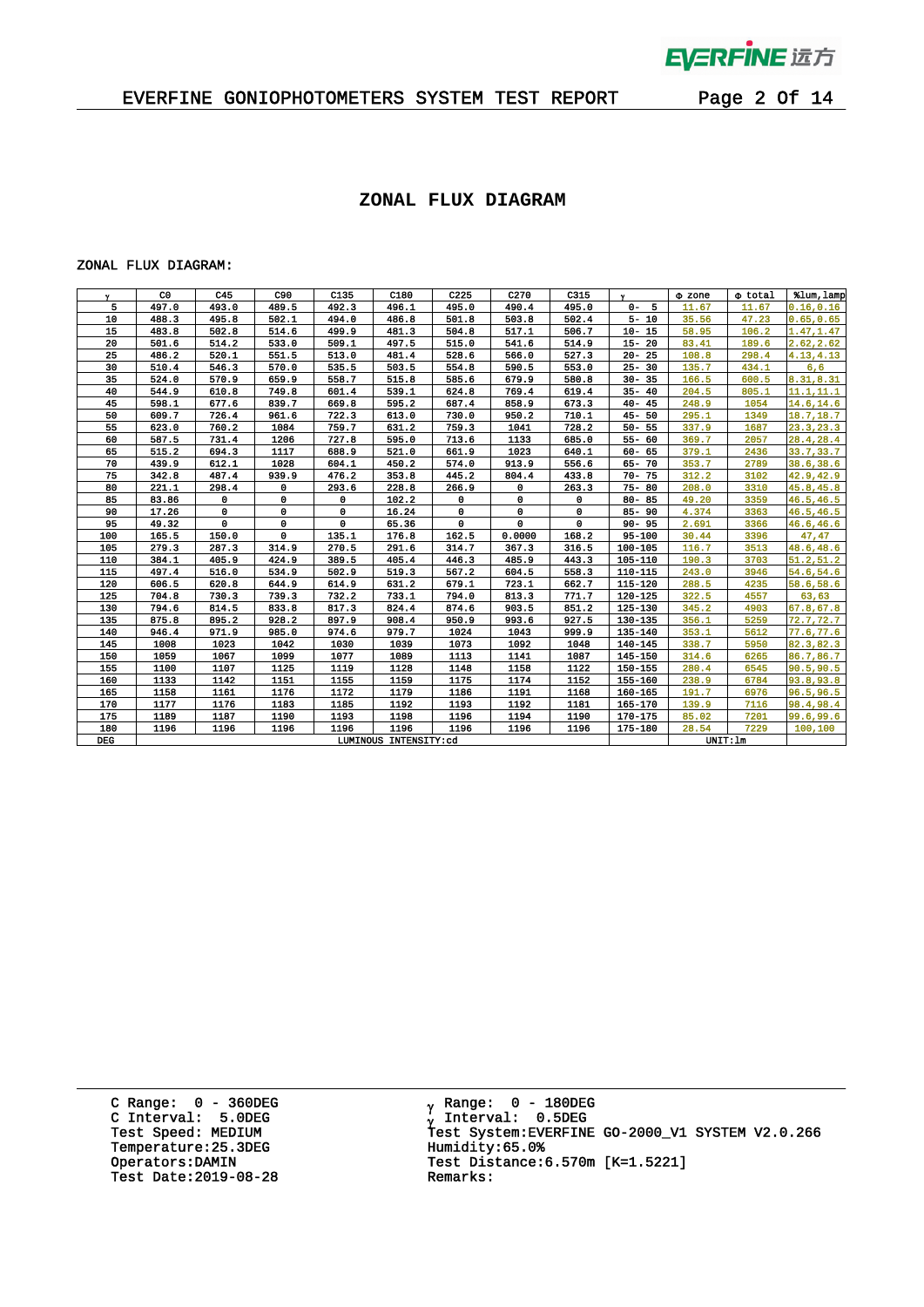

 $\bar{q}$ 

#### **CU AND LUMINAIRE BUDGETARY ESTIMATE DIAGRAM**

| NAME: 站台灯                   |  |            |            |                        |            |            |            |                 | TYPE: 70W                       |            |            |               |               | SERIAL No.:       |             |              |            |
|-----------------------------|--|------------|------------|------------------------|------------|------------|------------|-----------------|---------------------------------|------------|------------|---------------|---------------|-------------------|-------------|--------------|------------|
| DIM.: 3060                  |  |            |            |                        |            |            |            |                 | SPEC.: 3060                     |            |            |               |               | PROTECTION ANGLE: |             |              |            |
| MFR.: EVERFINE              |  |            |            |                        |            |            |            |                 |                                 |            |            |               |               |                   |             |              |            |
| $\rho$ cc                   |  |            | 80%        |                        |            | 70%        |            |                 | 50%                             |            |            | 30%           |               |                   | 10%         |              | 0          |
| ρw                          |  | 50%        | 30%        | 10%                    | 50%        | 30%        | 10%        | 50%             | 30%                             | 10%        | 50%        | 30%           | 10%           | 50%               | 30%         | 10%          | 0          |
| ρfc                         |  |            | 20%        |                        |            | 20%        |            |                 | 20%                             |            |            | 20%           |               |                   | 20%         |              | 0          |
| RCR                         |  |            |            | RCR: Room Cavity Ratio |            |            |            |                 | Coefficients of Utilization(CU) |            |            |               |               |                   |             |              |            |
| 0.0                         |  | 1.06       | 1.06       | 1.06                   | .98        | .98        | .98        | .81             | .81                             | .81        | .67        | .67           | .67           | .53               | .53         | .53          | . 47       |
| 1.0                         |  | .91        | .86        | .82                    | .83        | . 79       | .76        | .69             | .66                             | .64        | .56        | .54           | .53           | .45               | .43         | .42          | .36        |
| 2.0                         |  | .77        | .70        | .64                    | .71        | .65        | .60        | .59             | .54                             | .50        | .47        | .44           | .41           | .37               | .35         | .33          | . 28       |
| 3.0                         |  | .66        | .58        | .52                    | .61        | .54        | .48        | .50             | .45                             | .40        | .40        | .36           | .33           | . 31              | .28         | . 26         | .22        |
| 4.0                         |  | .58        | .49        | .42                    | .53        | .45        | . 39       | .44             | .38                             | .33        | . 35       | .31           | .27           | .27               | .24         | .21          | .17        |
| 5.0                         |  | .51        | .42        | .35                    | .46        | .39        | .33        | .38             | .32                             | .27        | .31        | .26           | .22           | .24               | .20         | .17          | .14        |
| 6.0                         |  | .45        | .36        | .30                    | .41        | .33        | .28        | .34             | .28                             | .23        | .27        | .23           | . 19          | .21               | .17         | .15          | . 12       |
| 7.0                         |  | .40        | .32        | . 26                   | .37        | .29        | .24        | .30             | .24                             | .20        | .24        | .20           | .16           | . 19              | .15         | .13          | .10        |
| 8.0                         |  | .36        | .28        | .22                    | .33        | .26        | .20        | .27             | .21                             | .17        | .22        | .17           | .14           | .17               | .13         | .11          | .08        |
| 9.0<br>10.0                 |  | .33<br>.30 | .25<br>.22 | . 19<br>.17            | .30<br>.27 | .23<br>.20 | .18<br>.16 | .25<br>.23      | .19<br>.17                      | .15<br>.13 | .20<br>.18 | .16<br>.14    | .12<br>.11    | .16<br>.14        | . 12<br>.11 | .09<br>.08   | .07<br>.06 |
| LUMINAIRE BUDGETARY DIAGRAM |  |            |            |                        |            |            |            |                 |                                 |            |            |               |               |                   |             |              |            |
| <b>LAMPS</b><br>50          |  |            |            |                        |            |            |            |                 |                                 |            |            |               |               |                   |             |              |            |
|                             |  |            |            |                        |            |            |            |                 |                                 |            |            |               |               |                   |             |              |            |
| 40                          |  |            |            |                        |            |            |            |                 |                                 |            |            |               |               |                   |             |              |            |
|                             |  |            |            |                        |            |            |            |                 |                                 |            |            |               |               |                   |             |              |            |
| 30                          |  |            |            |                        |            |            |            |                 |                                 |            |            |               |               |                   |             |              |            |
|                             |  |            |            |                        |            |            |            |                 |                                 |            |            |               |               |                   |             |              |            |
| 20                          |  |            |            |                        |            |            |            |                 |                                 |            |            |               |               |                   |             |              |            |
|                             |  |            |            |                        |            |            |            |                 |                                 |            |            |               |               |                   |             |              |            |
|                             |  |            |            |                        |            |            |            |                 |                                 |            |            |               |               |                   |             |              |            |
|                             |  |            |            |                        |            |            |            |                 |                                 |            |            |               |               |                   |             |              |            |
|                             |  |            |            |                        |            |            |            |                 |                                 |            |            |               |               |                   |             |              |            |
| 10<br>9                     |  |            |            |                        |            |            |            |                 |                                 |            |            |               |               | CONDITIONS        |             |              |            |
| 8                           |  |            |            | $H=7$                  |            |            |            |                 |                                 |            |            |               | <b>FLUX</b>   |                   |             | 50001m       |            |
| 7                           |  |            |            |                        |            |            |            |                 |                                 |            |            |               | <b>FACTOR</b> |                   |             | 0.70         |            |
| 6                           |  |            |            |                        |            |            |            |                 |                                 |            |            |               | Hdown         |                   |             | 0.00m        |            |
| 5                           |  |            |            | サン                     |            |            |            |                 |                                 |            |            |               | Hwork         |                   |             | 0.00m        |            |
| 4                           |  |            |            |                        |            |            |            |                 |                                 |            |            |               | Ework(AVE)    |                   |             | 1001x        |            |
|                             |  |            |            |                        |            |            |            |                 |                                 |            |            |               | $\rho$ (%)    |                   | cc          | $\mathbf{w}$ | fc         |
| 3                           |  |            |            |                        |            |            |            |                 |                                 |            |            |               |               |                   | 70          | 50           | $30\,$     |
|                             |  |            |            |                        |            |            |            |                 |                                 |            |            |               |               |                   | 50          | 30           | ${\bf 20}$ |
|                             |  |            |            |                        |            |            |            |                 |                                 |            |            |               |               |                   |             |              |            |
| $2_{10}$                    |  | 20         | 30         | 40 <sub>50</sub>       | 70         | 100        |            | 200<br>AREA(m2) | 300                             |            | 500 700    | $1\mathrm{k}$ |               | 2k                | 3k          | 4k 5k        | 7k         |

C Range: 0 - 360DEG C Interval: 5.0DEG Temperature:25.3DEG Humidity:65.0%<br>Operators:DAMIN Test Distance: Test Date:  $2019-08-28$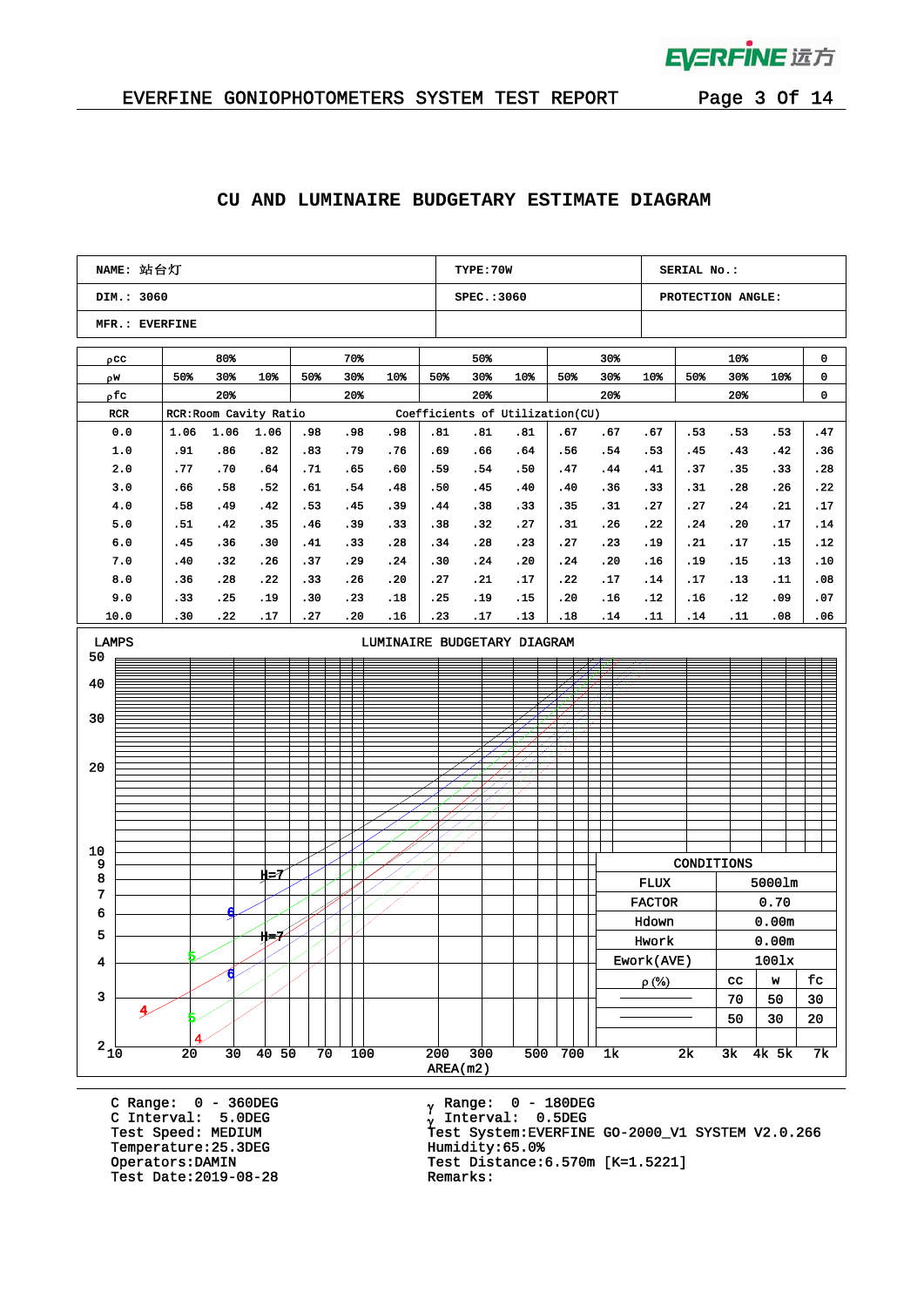

 $\bar{z}$ 

### EVERFINE GONIOPHOTOMETERS SYSTEM TEST REPORT Page 4 Of 14

#### **WEC AND CCEC**

| NAME: 站台灯      | TYPE:70W    | SERIAL No.:       |
|----------------|-------------|-------------------|
| DIM.: 3060     | SPEC.: 3060 | PROTECTION ANGLE: |
| MFR.: EVERFINE |             |                   |

| $_{0}$ cc  |       | 80%  |                |                        | 70%            |                      |      | 50%                  |                                 |      | $30*$          |              |      | 10%            |          | $\mathbf 0$  |
|------------|-------|------|----------------|------------------------|----------------|----------------------|------|----------------------|---------------------------------|------|----------------|--------------|------|----------------|----------|--------------|
| οW         | 50%   | 30%  | 10%            | 50%                    | 30%            | 10%                  | 50%  | 30%                  | 10%                             | 50%  | 30%            | 10%          | 50%  | 30%            | 10%      | $\mathbf{0}$ |
| ofc.       |       | 20%  |                |                        | $20*$          |                      |      | $20*$                |                                 |      | $20*$          |              |      | $20*$          |          | $\Omega$     |
| <b>RCR</b> |       |      |                | RCR: Room Cavity Ratio |                |                      |      |                      | Wall Exitance Coeffcients (WEC) |      |                |              |      |                |          |              |
| 0.0        |       |      |                |                        |                |                      |      |                      |                                 |      |                |              |      |                |          |              |
| 1.0        |       |      | .316 .180 .057 |                        |                | $.293$ $.167$ $.053$ | .250 |                      | .143.046                        |      |                | .210.121.039 |      | .173.100.032   |          |              |
| 2.0        | . 294 | .161 | .049           |                        | .273.150       | .046                 |      | .233.130             | .040                            | .197 | .110           | .035         | .163 | .092.029       |          |              |
| 3.0        | .270  |      | $.143$ $.043$  |                        | .250.134.040   |                      |      | $.214$ $.116$ $.035$ |                                 | .180 | .099.030       |              | .149 | .082.025       |          |              |
| 4.0        | .247  | .128 | .038           | .229                   |                | .120.035             | .195 |                      | $.104$ .031                     | .164 | .088           | .027         | .135 |                | .073.022 |              |
| 5.0        | .226  |      | .115.033       |                        | .210 .108 .031 |                      |      | .179.093.027         |                                 |      | .150.079.024   |              |      | .123 .066 .020 |          |              |
| 6.0        | .209  | .105 | .030           |                        | .194.098       | .028                 | .165 |                      | .085.025                        | .138 | .072.021       |              | .113 | .060.018       |          |              |
| 7.0        | .193  |      | .095 .027      |                        | .179 .089      | .025                 | .153 |                      | .077 .022                       |      | .128 .065 .019 |              |      | .104.054.016   |          |              |
| 8.0        | .180  | .088 | .025           | .167                   |                | $.082$ $.023$        | .142 |                      | .071 .020                       | .119 |                | .060.017     | .097 | .050.014       |          |              |
| 9.0        | .168  |      | .081 .023      |                        | .155 .076 .021 |                      |      |                      | .132 .065 .019                  |      | .111 .056 .016 |              | .090 | .046 .013      |          |              |
| 10.0       | .157  | .075 | .021           | .146                   | .070           | .020                 | .124 | .061                 | .017                            |      | .104.052.015   |              | .085 |                | .043.012 |              |

| 0CC        |     | 80%          |                       |     | 70%                  |                |      | 50%                  |                      |     | $30*$          |                                             |      | 10%            |                 | 0           |
|------------|-----|--------------|-----------------------|-----|----------------------|----------------|------|----------------------|----------------------|-----|----------------|---------------------------------------------|------|----------------|-----------------|-------------|
| ρW         | 50% | 30%          | 10%                   | 50% | 30%                  | 10%            | 50%  | 30%                  | 10 <sub>3</sub>      | 50% | 30%            | 10%                                         | 50%  | 30%            | 10 <sub>8</sub> | $\mathbf 0$ |
| ρfα        |     | $20*$        |                       |     | $20*$                |                |      | $20*$                |                      |     | $20*$          |                                             |      | $20*$          |                 | $\Omega$    |
| <b>RCR</b> |     |              | RCR:Room Cavity Ratio |     |                      |                |      |                      |                      |     |                | Ceiling Cavity Exitance Coefficients (CCEC) |      |                |                 |             |
| 0.0        |     | .598.598.598 |                       |     | .511 .511 .511       |                |      | .349.349.349         |                      |     |                | .200.200.200                                |      | .064.064.064   |                 |             |
| 1.0        |     |              | .592.567.545          |     |                      | .506.487.469   |      |                      | $.346$ $.335$ $.324$ |     | .199.194.189   |                                             |      | .064 .062 .061 |                 |             |
| 2.0        |     | .586.545.511 |                       |     |                      | .502.470.442   |      | $.344$ $.325$ $.308$ |                      |     | .198.189.181   |                                             |      | .064.061.059   |                 |             |
| 3.0        |     |              | .580.530.490          |     |                      | .497.457.425   |      | .341 .318 .298       |                      |     |                | .197.186.176                                |      | .063.060.058   |                 |             |
| 4.0        |     |              | .574.519.476          |     |                      | .492.448.414   |      | .339.312.291         |                      |     | .196.183.172   |                                             | .063 | .060.057       |                 |             |
| 5.0        |     |              | .567.510.467          |     |                      | .487.441.406   |      | .336.308.287         |                      |     |                | .194 .181 .170                              |      | .063.059.056   |                 |             |
| 6.0        |     |              | .561.502.460          |     | $.482$ $.435$ $.401$ |                | .333 | .304.284             |                      |     | .193.179.169   |                                             |      | .062.059.056   |                 |             |
| 7.0        |     |              | .555.496.455          |     |                      | .477.430.397   |      | .330.302.281         |                      |     | .192.178.167   |                                             |      | .062.058.055   |                 |             |
| 8.0        |     | .549.491.452 |                       |     |                      | .472.426.394   | .327 | .299.279             |                      |     | .190 .176 .166 |                                             |      | .062.058.055   |                 |             |
| 9.0        |     |              | .543.487.449          |     |                      | .468.423.392   |      | .324.297.278         |                      |     |                | .189.175.166                                |      | .061 .058 .055 |                 |             |
| 10.0       |     |              | $.538$ $.483$ $.447$  |     |                      | .463 .419 .390 | .321 |                      | .295.277             |     |                | .188.174.165                                |      | .061 .057 .055 |                 |             |

C Range: 0 - 360DEG C Interval: 5.0DEG Temperature:25.3DEG Humidity:65.0%<br>Operators:DAMIN Test Distance: Test Date:  $2019-08-28$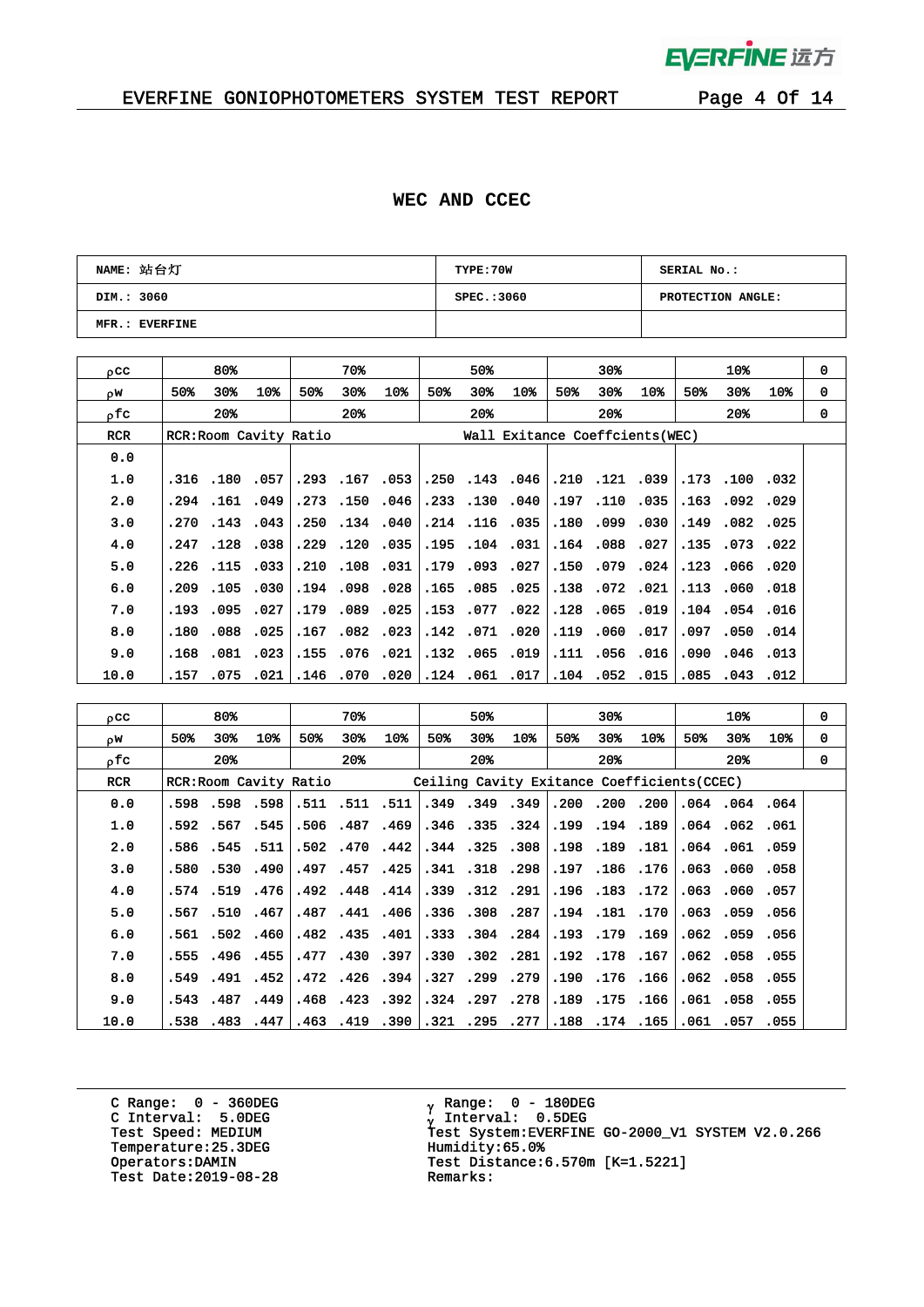

#### EVERFINE GONIOPHOTOMETERS SYSTEM TEST REPORT Page 5 Of 14

| NAME: 站台灯                                          |                         |      |      |      |                 | TYPE: 70W       |      |      | SERIAL No.:     |                   |      |
|----------------------------------------------------|-------------------------|------|------|------|-----------------|-----------------|------|------|-----------------|-------------------|------|
| DIM.: 3060                                         |                         |      |      |      |                 | SPEC.: 3060     |      |      |                 | PROTECTION ANGLE: |      |
| MFR.: EVERFINE                                     |                         |      |      |      |                 |                 |      |      |                 |                   |      |
| ceiling/cavity                                     |                         | 0.7  | 0.7  | 0.5  | 0.5             | 0.3             | 0.7  | 0.7  | 0.5             | 0.5               | 0.3  |
|                                                    | walls                   | 0.5  | 0.3  | 0.5  | 0.3             | 0.3             | 0.5  | 0.3  | 0.5             | 0.3               | 0.3  |
| working plane<br>0.2<br>0.2<br>0.2                 |                         |      | 0.2  | 0.2  | 0.2             | 0.2             | 0.2  | 0.2  | 0.2             |                   |      |
| Room dimensions<br>Viewed crosswise                |                         |      |      |      |                 |                 |      |      | Viewed endwise  |                   |      |
| $x = 2H$ $y = 2H$                                  |                         | 16.1 | 17.1 | 17.0 | 18.0            | 19.2            | 19.4 | 20.4 | 20.3            | 21.3              | 22.5 |
|                                                    | 3H                      | 18.2 | 19.1 | 19.1 | 20.0            | 21.2            | 22.6 | 23.5 | 23.5            | 24.4              | 25.6 |
|                                                    | 4H                      | 19.1 | 19.9 | 20.0 | 20.9            | 22.1            | 24.1 | 25.0 | 25.0            | 25.9              | 27.1 |
|                                                    | 6H                      | 19.8 | 20.6 | 20.7 | 21.5            | 22.8            | 24.3 | 25.1 | 25.3            | 26.1              | 27.3 |
|                                                    | 8H                      | 20.0 | 20.8 | 21.0 | 21.8            | 23.0            | 24.2 | 25.0 | 25.2            | 26.0              | 27.2 |
|                                                    | 12H                     | 20.2 | 20.9 | 21.1 | 21.8            | 23.1            | 24.1 | 24.9 | 25.1            | 25.8              | 27.1 |
|                                                    |                         |      |      |      |                 |                 |      |      |                 |                   |      |
| 4H                                                 | 2H                      | 17.3 | 18.2 | 18.3 | 19.1            | 20.4            | 19.7 | 20.6 | 20.7            | 21.5              | 22.8 |
|                                                    | 3H                      | 19.4 | 20.1 | 20.4 | 21.1            | 22.4            | 23.0 | 23.8 | 24.0            | 24.7              | 26.0 |
|                                                    | 4H                      | 20.4 | 21.0 | 21.3 | 22.0            | 23.3            | 24.8 | 25.4 | 25.7            | 26.4              | 27.7 |
|                                                    | 6н                      | 21.1 | 21.7 | 22.1 | 22.7            | 24.0            | 25.0 | 25.6 | 26.0            | 26.6              | 27.9 |
|                                                    | 8н                      | 21.4 | 21.9 | 22.4 | 23.0            | 24.3            | 24.9 | 25.5 | 25.9            | 26.5              | 27.8 |
|                                                    | 12H                     | 21.6 | 22.0 | 22.6 | 23.1            | 24.4            | 24.8 | 25.3 | 25.9            | 26.3              | 27.7 |
|                                                    |                         |      |      |      |                 |                 |      |      |                 |                   |      |
| 8H                                                 | 4H                      | 21.1 | 21.6 | 22.1 | 22.6            | 24.0            | 24.8 | 25.3 | 25.8            | 26.3              | 27.7 |
|                                                    | 6н                      | 22.0 | 22.4 | 23.0 | 23.5            | 24.8            | 25.1 | 25.6 | 26.2            | 26.6              | 27.9 |
|                                                    | 8H                      | 22.4 | 22.8 | 23.4 | 23.8            | 25.2            | 25.0 | 25.4 | 26.1            | 26.4              | 27.8 |
|                                                    | 12H                     | 22.6 | 22.9 | 23.6 | 24.0            | 25.4            | 24.9 | 25.3 | 26.0            | 26.3              | 27.7 |
|                                                    |                         |      |      |      |                 |                 |      |      |                 |                   |      |
| 12H                                                | 4H                      | 21.1 | 21.6 | 22.1 | 22.6            | 23.9            | 24.7 | 25.2 | 25.8            | 26.2              | 27.6 |
|                                                    | 6H                      | 22.0 | 22.4 | 23.1 | 23.4            | 24.8            | 25.1 | 25.5 | 26.1            | 26.5              | 27.9 |
|                                                    | 8H                      | 22.4 | 22.7 | 23.4 | 23.8            | 25.2            | 25.0 | 25.3 | 26.0            | 26.4              | 27.7 |
| Variations with the observer position at spacings: |                         |      |      |      |                 |                 |      |      |                 |                   |      |
| $S = 1.0H$<br>$+ 0.1 / - 0.1$                      |                         |      |      |      | $+ 0.2 / - 0.2$ |                 |      |      |                 |                   |      |
|                                                    | 1.5H<br>$+ 0.3 / - 0.3$ |      |      |      |                 |                 |      |      | $+ 0.4 / - 0.4$ |                   |      |
| 2.0H<br>$+ 0.2 / - 0.5$                            |                         |      |      |      |                 | $+ 0.7 / - 0.9$ |      |      |                 |                   |      |

#### **Uncorrected UGR Table**

CIE Pub.117 Corrected 7229 lm Total Lamp Luminous Flux.(8log(F/F0) = 6.9)

C Range: 0 - 360DEG C Interval: 5.0DEG Temperature:25.3DEG Humidity:65.0%<br>Operators:DAMIN Test Distance: Test Date:  $2019-08-28$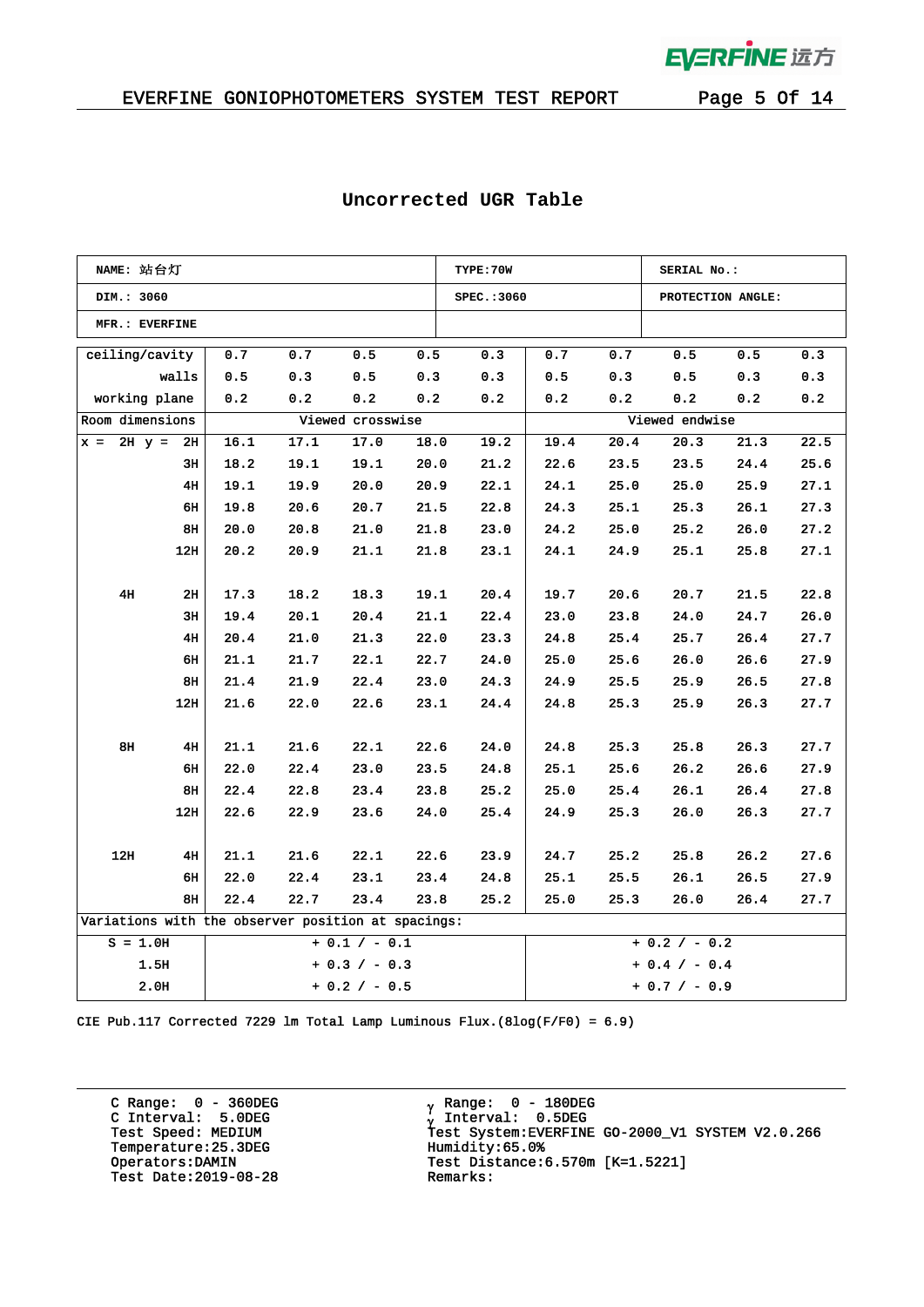

### EVERFINE GONIOPHOTOMETERS SYSTEM TEST REPORT Page 6 Of 14

#### **UTILIZATION FACTORS TABLE**

| NAME: 站台灯      | TYPE:70W    | SERIAL No.:       |
|----------------|-------------|-------------------|
| DIM.: 3060     | SPEC.: 3060 | PROTECTION ANGLE: |
| MFR.: EVERFINE |             |                   |

| <b>REFLECTANCE</b>               |     |                                                    |     |           |     |           |     |     |                 |             |  |  |
|----------------------------------|-----|----------------------------------------------------|-----|-----------|-----|-----------|-----|-----|-----------------|-------------|--|--|
| Ceiling                          | 0.8 | 0.8                                                | 0.8 | 0.7       | 0.7 | 0.7       | 0.5 | 0.5 | 0.5             | $\mathbf 0$ |  |  |
| Walls                            | 0.7 | 0.5                                                | 0.3 | 0.7       | 0.5 | 0.3       | 0.7 | 0.5 | 0.3             | $\mathbf 0$ |  |  |
| Working plane                    | 0.2 | 0.2                                                | 0.2 | 0.2       | 0.2 | 0.2       | 0.2 | 0.2 | 0.2             | 0           |  |  |
| ROOM INDEX                       |     | $k(RI)$ x RCR = 5<br>UTILIZATION FACTORS (PERCENT) |     |           |     |           |     |     |                 |             |  |  |
| $k = 0.60$                       | 37  | 26                                                 | 19  | 35        | 24  | 18        | 30  | 21  | 16              | 8           |  |  |
| 0.80                             | 47  | 34                                                 | 26  | 43        | 32  | 25        | 37  | 28  | 22              | 11          |  |  |
| 1.00                             | 55  | 42                                                 | 34  | 51        | 39  | 32        | 43  | 35  | 28              | 15          |  |  |
| 1.25                             | 62  | 50                                                 | 41  | 57        | 46  | 39        | 48  | 40  | 34              | 19          |  |  |
| 1.50                             | 68  | 56                                                 | 48  | 62        | 52  | 45        | 52  | 44  | 39              | 21          |  |  |
| 2.00                             | 76  | 65                                                 | 57  | 70        | 60  | 53        | 58  | 51  | 46              | 26          |  |  |
| 2.50                             | 81  | 71                                                 | 64  | 74        | 66  | 60        | 62  | 56  | 51              | 29          |  |  |
| 3.00                             | 85  | 76                                                 | 70  | 78        | 71  | 65        | 65  | 60  | 55              | 32          |  |  |
| 4.00                             | 90  | 83                                                 | 77  | 83        | 77  | 71        | 69  | 65  | 61              | 35          |  |  |
| 5.00                             | 93  | 87                                                 | 82  | 85        | 80  | 76        | 71  | 68  | 64              | 37          |  |  |
| <b>ROOM INDEX</b>                |     |                                                    |     | UF(total) |     |           |     |     |                 | Direct      |  |  |
| According to DIN EN 13032-2 2004 |     |                                                    |     |           |     | Suspended |     |     | SHRNOM = $1.25$ |             |  |  |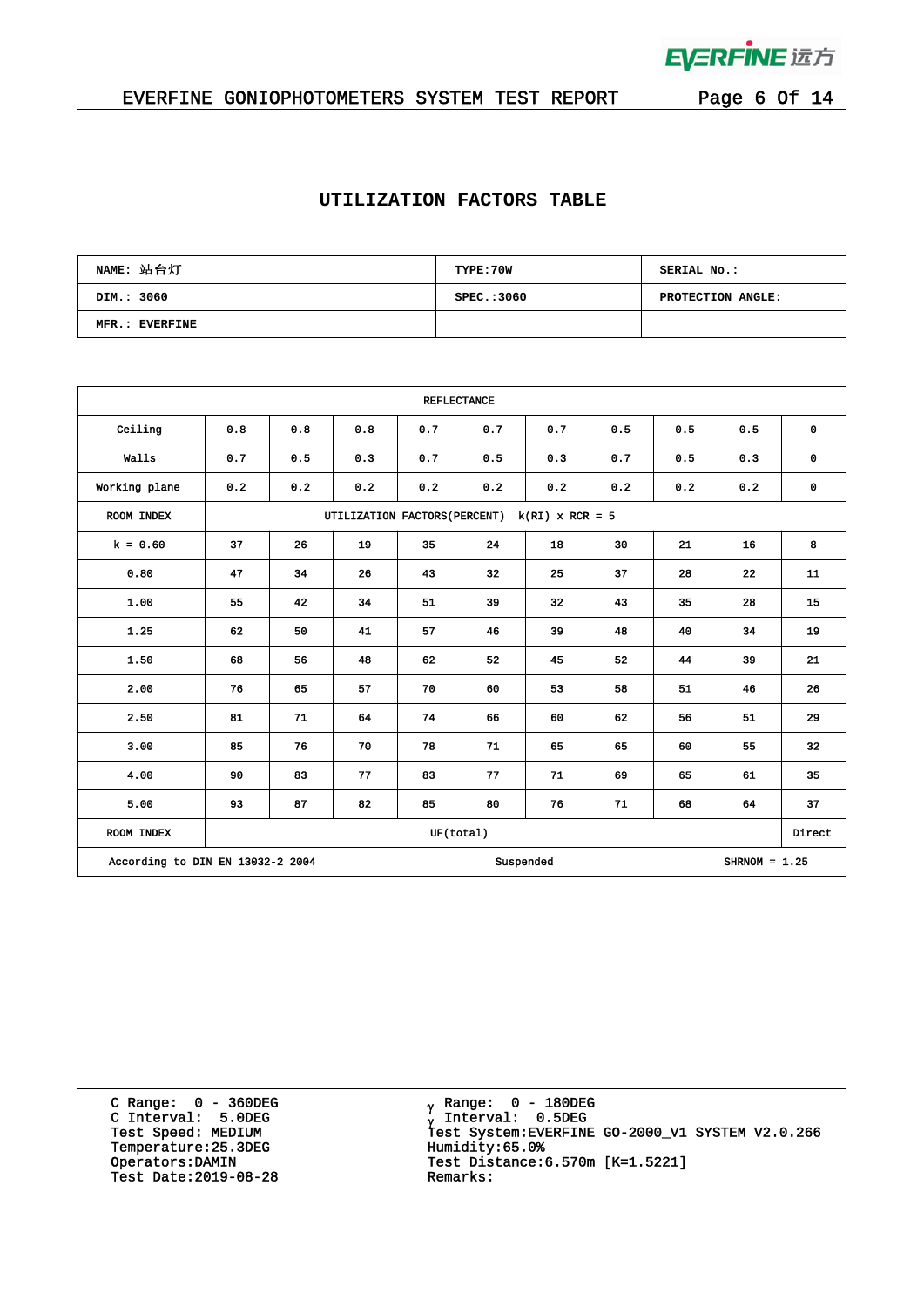

 $\mathcal{L}^{\mathcal{L}}$ 

#### EVERFINE GONIOPHOTOMETERS SYSTEM TEST REPORT Page 7 Of 14

#### **ISOCANDELA DIAGRAM**

| NAME: 站台灯      | TYPE: 70W  | SERIAL No.:       |
|----------------|------------|-------------------|
| DIM.: 3060     | SPEC.:3060 | PROTECTION ANGLE: |
| MFR.: EVERFINE |            |                   |



C Range: 0 - 360DEG C Interval: 5.0DEG Temperature:25.3DEG Humidity:65.0%<br>Operators:DAMIN Test Distance:6 Test Date:  $2019-08-28$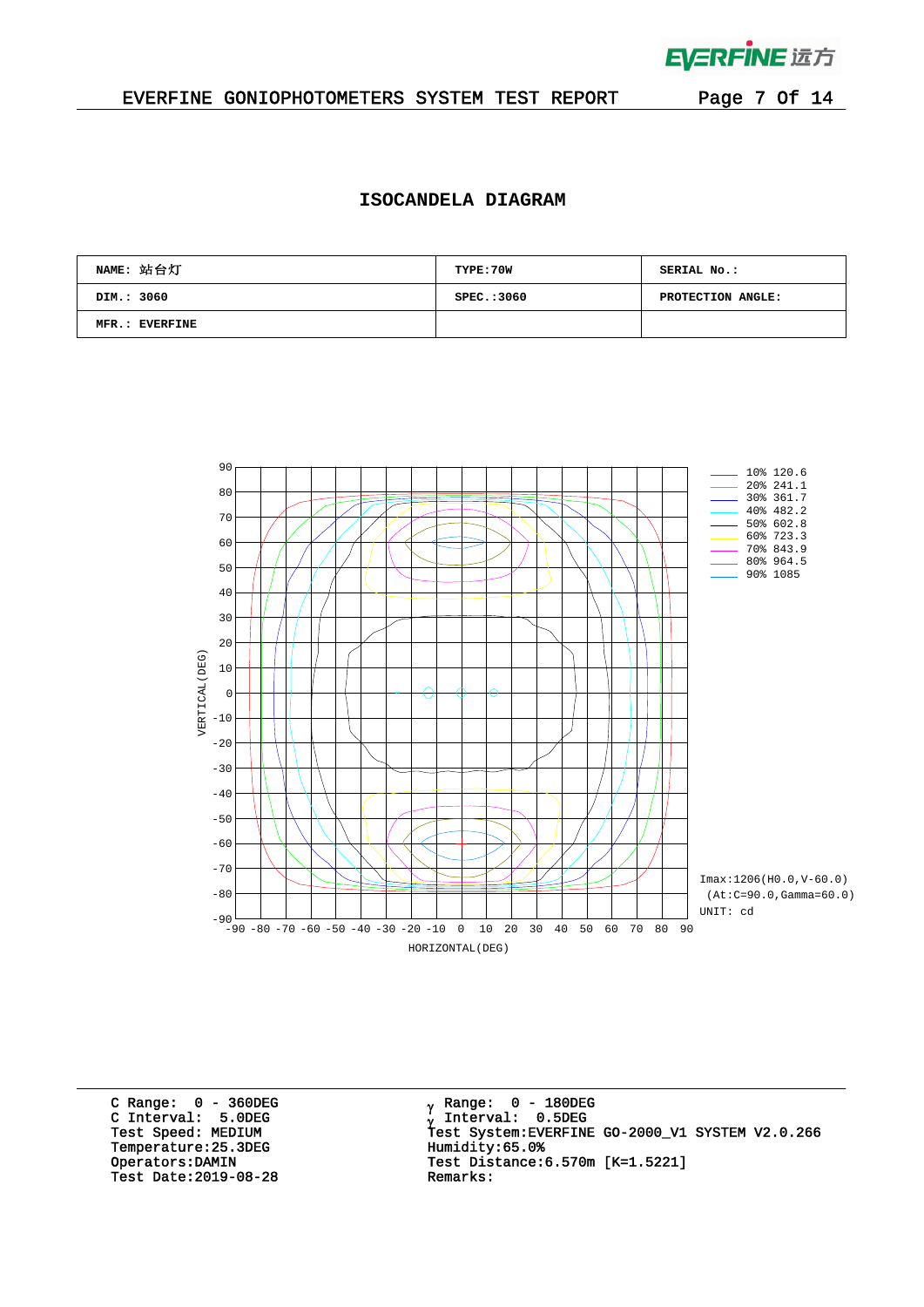

 $\bar{z}$ 

#### EVERFINE GONIOPHOTOMETERS SYSTEM TEST REPORT Page 8 Of 14

#### **AAI CURVES**

| NAME: 站台灯      | TYPE: 70W   | SERIAL No.:       |
|----------------|-------------|-------------------|
| DIM.: 3060     | SPEC.: 3060 | PROTECTION ANGLE: |
| MFR.: EVERFINE |             |                   |



**Note:The Curves indicate the illuminated area and the average illumination when the luminaire is at different distance.**

C Range: 0 - 360DEG C Interval: 5.0DEG Temperature:25.3DEG Humidity:65.0%<br>Operators:DAMIN Test Distance:6 Test Date:  $2019-08-28$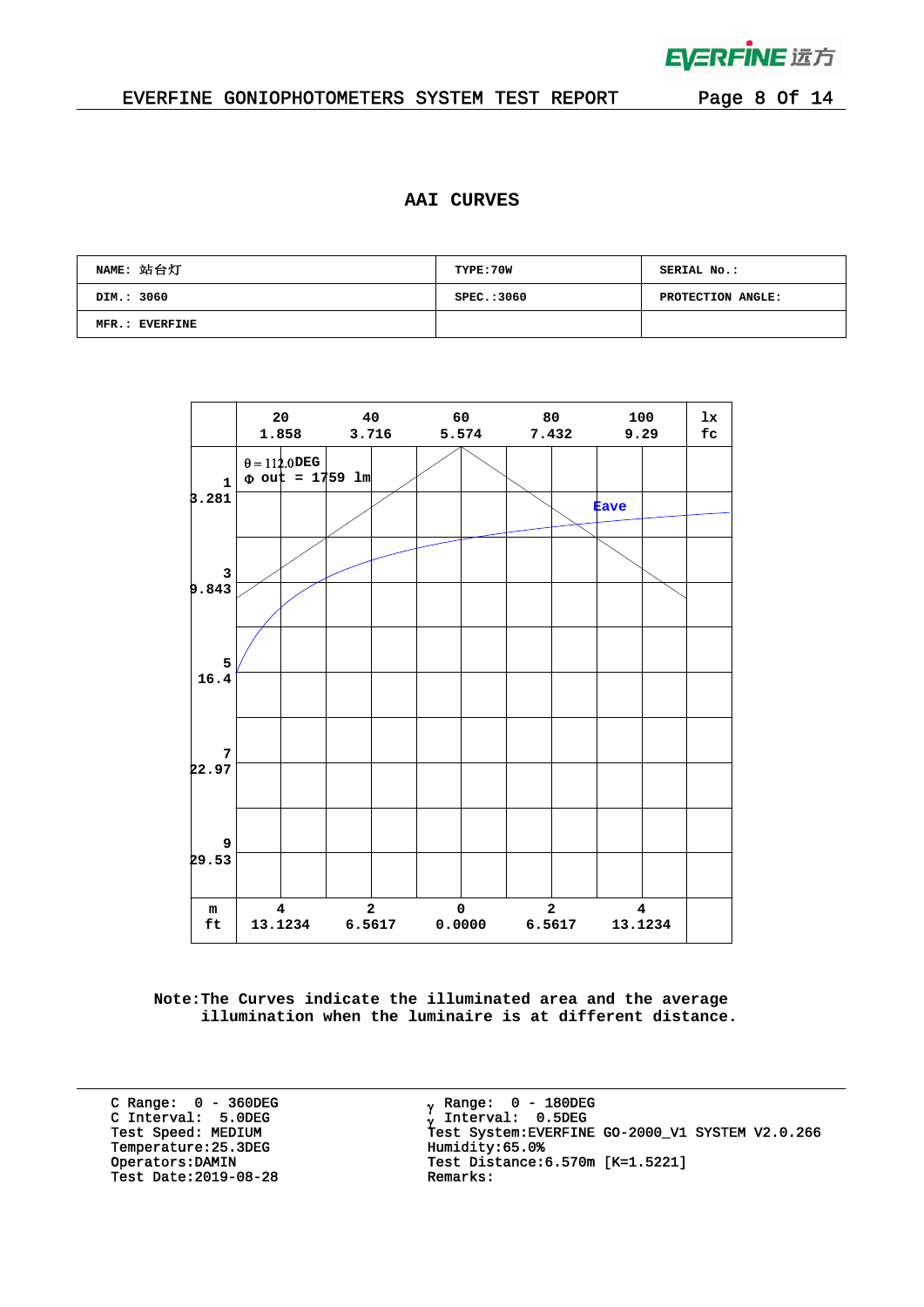

 $\mathcal{L}^{\text{max}}$ 

### EVERFINE GONIOPHOTOMETERS SYSTEM TEST REPORT Page 9 Of 14

#### **ISOLUX DIAGRAM**

| NAME: 站台灯      | TYPE: 70W   | SERIAL No.:       |
|----------------|-------------|-------------------|
| DIM.: 3060     | SPEC.: 3060 | PROTECTION ANGLE: |
| MFR.: EVERFINE |             |                   |



C Range: 0 - 360DEG C Interval: 5.0DEG Temperature:25.3DEG Humidity:65.0%<br>Operators:DAMIN Test Distance:6 Test Date:  $2019-08-28$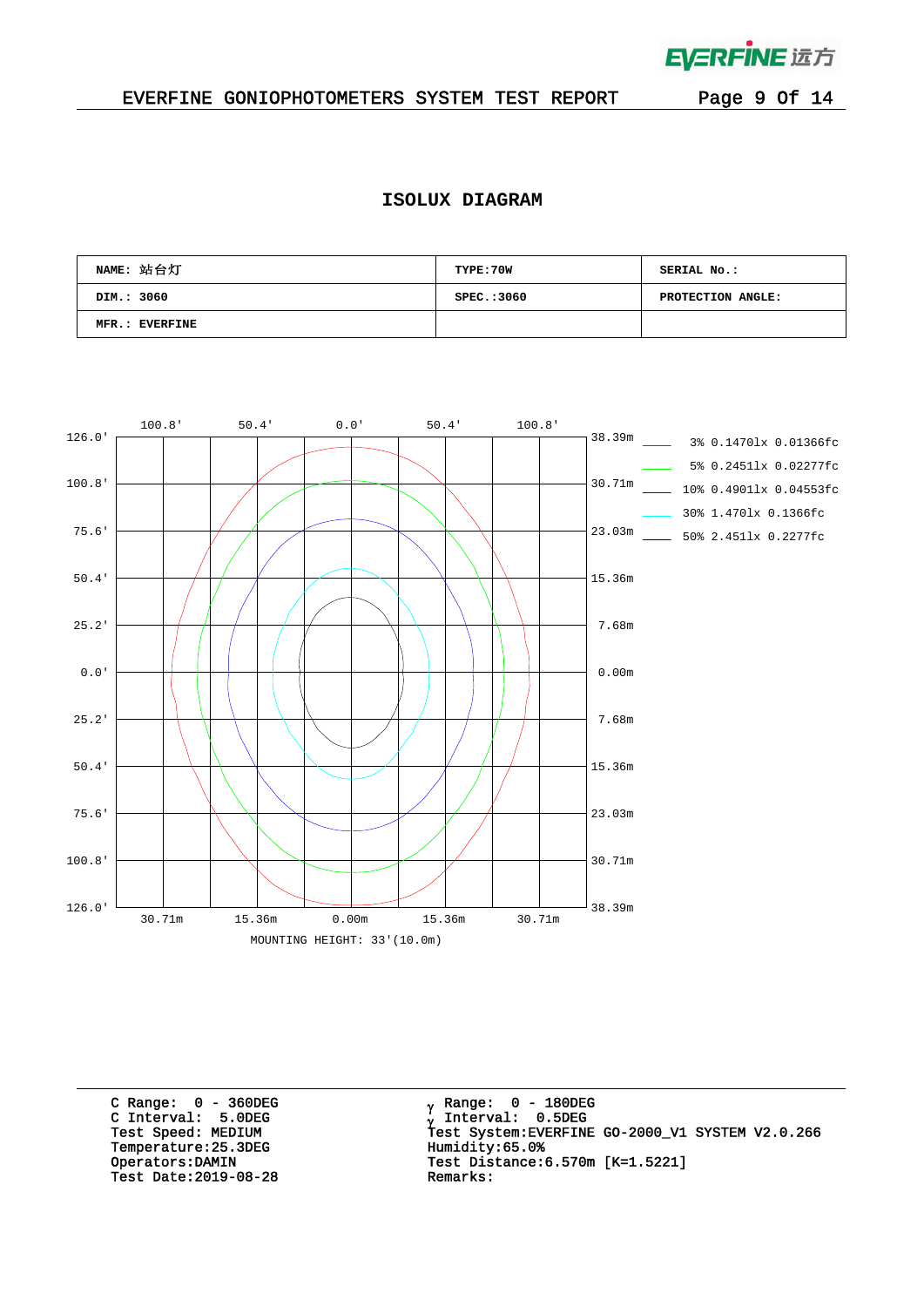

 $\mathcal{L}^{\mathcal{L}}$ 

**Planar Illuminance Curve**



C Range: 0 - 360DEG C Interval: 5.0DEG Temperature:25.3DEG Humidity:65.0%<br>Operators:DAMIN Test Distance:6 Test Date:  $2019-08-28$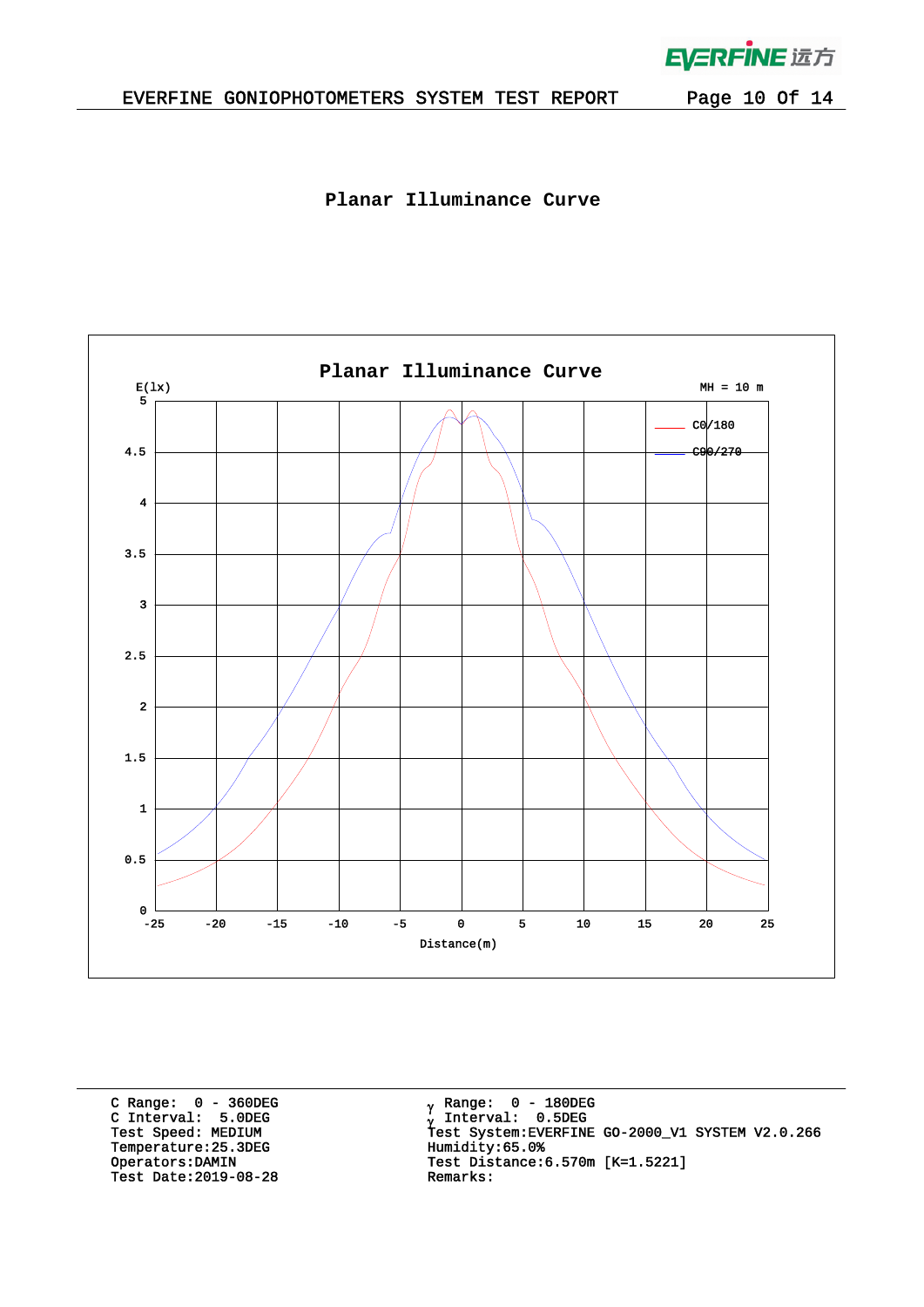

 $\bar{L}$ 

## EVERFINE GONIOPHOTOMETERS SYSTEM TEST REPORT Page 11 Of 14

#### **LUMINOUS DISTRIBUTION INTENSITY DATA**

| NAME: 站台灯      |          | TYPE: 70W |      |      |      |      | SERIAL No.: |      |      |            |      |      |      |      |                   |      |      |      |      |  |
|----------------|----------|-----------|------|------|------|------|-------------|------|------|------------|------|------|------|------|-------------------|------|------|------|------|--|
| DIM.: 3060     |          |           |      |      |      |      |             |      |      | SPEC.:3060 |      |      |      |      | PROTECTION ANGLE: |      |      |      |      |  |
| MFR.: EVERFINE |          |           |      |      |      |      |             |      |      |            |      |      |      |      |                   |      |      |      |      |  |
| Table--1       | UNIT: cd |           |      |      |      |      |             |      |      |            |      |      |      |      |                   |      |      |      |      |  |
| C(DEG)         |          |           |      |      |      |      |             |      |      |            |      |      |      |      |                   |      |      |      |      |  |
| (DEG)<br>γ     | 0        | 5         | 10   | 15   | 20   | 25   | 30          | 35   | 40   | 45         | 50   | 55   | 60   | 65   | 70                | 75   | 80   | 85   | 90   |  |
| 0              | 477      | 477       | 477  | 477  | 477  | 477  | 477         | 477  | 477  | 477        | 477  | 477  | 477  | 477  | 477               | 477  | 477  | 477  | 477  |  |
| 5              | 497      | 497       | 497  | 496  | 496  | 495  | 495         | 494  | 494  | 493        | 492  | 492  | 492  | 491  | 491               | 490  | 490  | 490  | 490  |  |
| 10             | 488      | 490       | 491  | 493  | 494  | 495  | 496         | 496  | 496  | 496        | 495  | 495  | 495  | 496  | 497               | 499  | 501  | 502  | 502  |  |
| 15             | 484      | 486       | 488  | 490  | 492  | 495  | 498         | 501  | 503  | 503        | 501  | 498  | 494  | 492  | 494               | 499  | 507  | 512  | 515  |  |
| 20             | 502      | 501       | 501  | 500  | 499  | 498  | 499         | 502  | 508  | 514        | 519  | 520  | 518  | 516  | 516               | 520  | 526  | 531  | 533  |  |
| 25             | 486      | 493       | 499  | 504  | 508  | 508  | 505         | 500  | 508  | 520        | 532  | 540  | 543  | 545  | 547               | 549  | 551  | 551  | 552  |  |
| 30             | 510      | 512       | 513  | 514  | 518  | 524  | 532         | 537  | 540  | 546        | 555  | 562  | 564  | 565  | 572               | 580  | 581  | 574  | 570  |  |
| 35             | 524      | 530       | 534  | 533  | 529  | 534  | 552         | 565  | 569  | 571        | 582  | 595  | 608  | 617  | 633               | 652  | 662  | 662  | 660  |  |
| 40             | 545      | 555       | 563  | 570  | 576  | 581  | 588         | 602  | 612  | 611        | 628  | 659  | 683  | 700  | 717               | 734  | 747  | 750  | 750  |  |
| 45             | 598      | 600       | 599  | 596  | 612  | 626  | 629         | 635  | 659  | 678        | 695  | 726  | 755  | 774  | 800               | 819  | 830  | 838  | 840  |  |
| 50             | 610      | 623       | 635  | 639  | 646  | 662  | 675         | 675  | 696  | 726        | 748  | 787  | 826  | 850  | 888               | 921  | 942  | 957  | 962  |  |
| 55             | 623      | 626       | 634  | 646  | 658  | 669  | 682         | 697  | 715  | 760        | 778  | 816  | 871  | 922  | 976               | 1023 | 1056 | 1076 | 1084 |  |
| 60             | 587      | 595       | 603  | 613  | 633  | 640  | 659         | 690  | 701  | 731        | 770  | 828  | 906  | 977  | 1059              | 1122 | 1168 | 1195 | 1206 |  |
| 65             | 515      | 533       | 545  | 558  | 554  | 578  | 599         | 616  | 651  | 694        | 749  | 814  | 891  | 946  | 1014              | 1061 | 1094 | 1112 | 1117 |  |
| 70             | 440      | 453       | 445  | 462  | 462  | 477  | 500         | 522  | 576  | 612        | 661  | 706  | 780  | 847  | 917               | 967  | 1006 | 1026 | 1028 |  |
| 75             | 343      | 353       | 340  | 366  | 367  | 380  | 406         | 409  | 447  | 487        | 547  | 605  | 679  | 749  | 823               | 872  | 918  | 940  | 940  |  |
| 80             | 221      | 247       | 239  | 252  | 257  | 258  | 276         | 298  | 337  | 298        | 273  | 235  | 192  | 144  | 101               | 59.3 | 27.6 | 7.03 | 0.00 |  |
| 85             | 83.9     | 103       | 102  | 112  | 107  | 60.6 | 0.00        | 0.00 | 0.00 | 0.00       | 0.00 | 0.00 | 0.00 | 0.00 | 0.00              | 0.00 | 0.00 | 0.00 | 0.00 |  |
| 90             | 17.3     | 0.00      | 0.00 | 0.00 | 0.00 | 0.00 | 0.00        | 0.00 | 0.00 | 0.00       | 0.00 | 0.00 | 0.00 | 0.00 | 0.00              | 0.00 | 0.00 | 0.00 | 0.00 |  |
| 95             | 49.3     | 61.9      | 63.1 | 62.4 | 56.4 | 32.8 | 0.00        | 0.00 | 0.00 | 0.00       | 0.00 | 0.00 | 0.00 | 0.00 | 0.00              | 0.00 | 0.00 | 0.00 | 0.00 |  |
| 100            | 165      | 170       | 168  | 174  | 173  | 172  | 174         | 177  | 182  | 150        | 129  | 103  | 78.0 | 54.4 | 36.8              | 21.0 | 9.37 | 2.38 | 0.00 |  |
| 105            | 279      | 274       | 271  | 284  | 278  | 285  | 287         | 282  | 289  | 287        | 296  | 299  | 301  | 302  | 313               | 316  | 315  | 319  | 315  |  |
| 110            | 384      | 381       | 380  | 385  | 384  | 389  | 391         | 394  | 403  | 406        | 408  | 410  | 413  | 419  | 425               | 428  | 426  | 428  | 425  |  |
| 115            | 497      | 491       | 492  | 498  | 495  | 501  | 506         | 507  | 511  | 516        | 518  | 522  | 530  | 535  | 537               | 539  | 537  | 537  | 535  |  |
| 120            | 606      | 596       | 597  | 599  | 609  | 607  | 611         | 620  | 619  | 621        | 623  | 628  | 637  | 642  | 645               | 647  | 647  | 645  | 645  |  |
| 125            | 705      | 695       | 696  | 696  | 701  | 709  | 708         | 712  | 719  | 730        | 730  | 733  | 738  | 740  | 741               | 741  | 741  | 740  | 739  |  |
| 130            | 795      | 786       | 785  | 787  | 788  | 796  | 805         | 803  | 807  | 814        | 823  | 834  | 838  | 838  | 837               | 836  | 835  | 834  | 834  |  |
| 135            | 876      | 867       | 866  | 870  | 870  | 873  | 880         | 893  | 893  | 895        | 899  | 905  | 911  | 916  | 921               | 924  | 927  | 928  | 928  |  |
| 140            | 946      | 939       | 937  | 940  | 944  | 944  | 948         | 956  | 965  | 972        | 972  | 974  | 976  | 978  | 980               | 983  | 984  | 985  | 985  |  |
| 145            | 1008     | 1002      | 1000 | 1001 | 1005 | 1007 | 1008        | 1012 | 1017 | 1023       | 1031 | 1039 | 1040 | 1040 | 1040              | 1041 | 1041 | 1042 | 1042 |  |
| 150            | 1059     | 1054      | 1052 | 1052 | 1054 | 1059 | 1062        | 1062 | 1064 | 1067       | 1072 | 1076 | 1081 | 1086 | 1090              | 1094 | 1096 | 1098 | 1099 |  |
| 155            | 1100     | 1096      | 1094 | 1094 | 1095 | 1098 | 1101        | 1106 | 1106 | 1107       | 1109 | 1112 | 1114 | 1116 | 1119              | 1121 | 1123 | 1124 | 1125 |  |
| 160            | 1133     | 1130      | 1129 | 1128 | 1128 | 1130 | 1132        | 1134 | 1138 | 1142       | 1144 | 1144 | 1145 | 1146 | 1147              | 1148 | 1149 | 1150 | 1151 |  |
| 165            | 1158     | 1156      | 1155 | 1154 | 1154 | 1155 | 1156        | 1157 | 1159 | 1161       | 1163 | 1165 | 1167 | 1169 | 1171              | 1173 | 1174 | 1176 | 1176 |  |
| 170            | 1177     | 1176      | 1175 | 1174 | 1174 | 1174 | 1174        | 1174 | 1175 | 1176       | 1176 | 1177 | 1178 | 1179 | 1180              | 1181 | 1182 | 1182 | 1183 |  |
| 175            | 1189     | 1189      | 1188 | 1188 | 1188 | 1187 | 1187        | 1187 | 1187 | 1187       | 1187 | 1188 | 1188 | 1188 | 1188              | 1189 | 1189 | 1189 | 1190 |  |
| 180            | 1196     | 1196      | 1196 | 1196 | 1196 | 1196 | 1196        | 1196 | 1196 | 1196       | 1196 | 1196 | 1196 | 1196 | 1196              | 1196 | 1196 | 1196 | 1196 |  |

C Range: 0 - 360DEG C Interval: 5.0DEG Temperature:25.3DEG Humidity:65.0%<br>Operators:DAMIN Test Distance: Test Date:  $2019-08-28$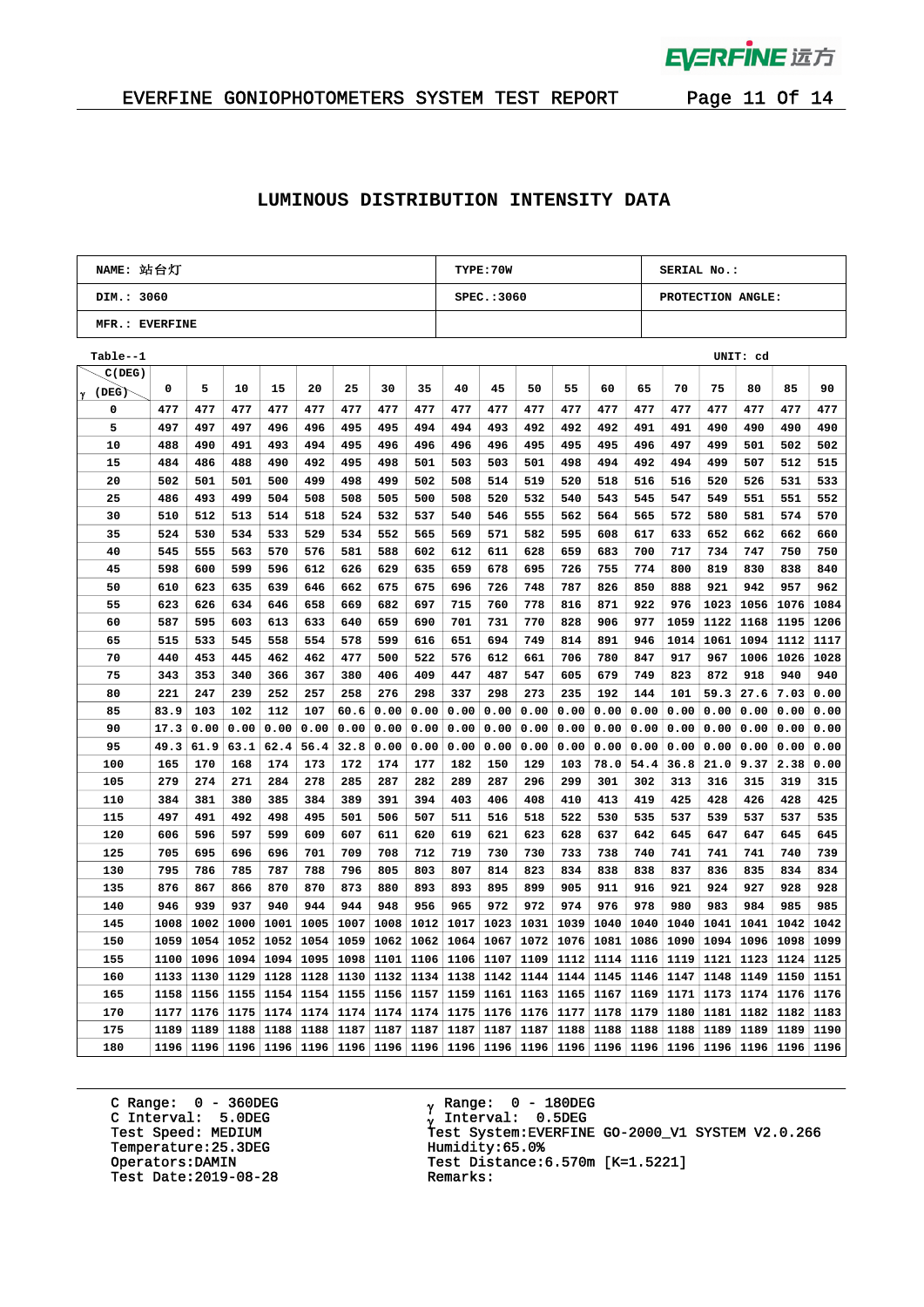

# EVERFINE GONIOPHOTOMETERS SYSTEM TEST REPORT Page 12 Of 14

#### **LUMINOUS DISTRIBUTION INTENSITY DATA**

|                | NAME: 站台灯 |      |      |      |                |      |      |      |      | <b>TYPE:70W</b> |      |      |      |      |                   | SERIAL No.: |           |      |      |  |  |  |
|----------------|-----------|------|------|------|----------------|------|------|------|------|-----------------|------|------|------|------|-------------------|-------------|-----------|------|------|--|--|--|
| DIM.: 3060     |           |      |      |      |                |      |      |      |      | SPEC.:3060      |      |      |      |      | PROTECTION ANGLE: |             |           |      |      |  |  |  |
| MFR.: EVERFINE |           |      |      |      |                |      |      |      |      |                 |      |      |      |      |                   |             |           |      |      |  |  |  |
| Table--2       |           |      |      |      |                |      |      |      |      |                 |      |      |      |      |                   |             | UNIT: cd  |      |      |  |  |  |
| C(DEG)         |           |      |      |      |                |      |      |      |      |                 |      |      |      |      |                   |             |           |      |      |  |  |  |
| (DEG)<br>γ     | 95        | 100  | 105  | 110  | 115            | 120  | 125  | 130  | 135  | 140             | 145  | 150  | 155  | 160  | 165               | 170         | 175       | 180  | 185  |  |  |  |
| 0              | 477       | 477  | 477  | 477  | 477            | 477  | 477  | 477  | 477  | 477             | 477  | 477  | 477  | 477  | 477               | 477         | 477       | 477  | 477  |  |  |  |
| 5              | 490       | 490  | 490  | 490  | 490            | 491  | 491  | 492  | 492  | 493             | 493  | 494  | 494  | 495  | 495               | 496         | 496       | 496  | 496  |  |  |  |
| 10             | 501       | 500  | 498  | 496  | 495            | 494  | 493  | 494  | 494  | 494             | 494  | 494  | 493  | 492  | 491               | 489         | 488       | 487  | 488  |  |  |  |
| 15             | 512       | 505  | 498  | 492  | 490            | 491  | 495  | 498  | 500  | 500             | 497  | 495  | 492  | 489  | 487               | 485         | 483       | 481  | 484  |  |  |  |
| 20             | 531       | 525  | 518  | 513  | 512            | 514  | 516  | 514  | 509  | 502             | 497  | 493  | 493  | 494  | 495               | 496         | 497       | 497  | 499  |  |  |  |
| 25             | 552       | 550  | 546  | 541  | 539            | 537  | 534  | 526  | 513  | 501             | 493  | 498  | 501  | 501  | 498               | 493         | 487       | 481  | 488  |  |  |  |
| 30             | 575       | 579  | 574  | 563  | 558            | 558  | 555  | 546  | 536  | 530             | 528  | 522  | 514  | 508  | 505               | 504         | 504       | 504  | 507  |  |  |  |
| 35             | 662       | 660  | 645  | 626  | 612            | 601  | 583  | 568  | 559  | 559             | 554  | 540  | 522  | 517  | 523               | 524         | 521       | 516  | 522  |  |  |  |
| 40             | 749       | 744  | 729  | 711  | 694            | 675  | 647  | 616  | 601  | 601             | 589  | 576  | 570  | 564  | 560               | 554         | 548       | 539  | 549  |  |  |  |
| 45             | 835       | 828  | 815  | 794  | 769            | 748  | 717  | 687  | 670  | 648             | 625  | 625  | 621  | 606  | 591               | 596         | 598       | 595  | 596  |  |  |  |
| 50             | 954       | 939  | 915  | 880  | 845            | 821  | 781  | 744  | 722  | 692             | 675  | 676  | 661  | 647  | 640               | 637         | 626       | 613  | 624  |  |  |  |
| 55             | 1073      | 1051 | 1016 | 966  | 913            | 864  | 809  | 776  | 760  | 714             | 697  | 682  | 672  | 661  | 651               | 643         | 635       | 631  | 626  |  |  |  |
| 60             | 1192      | 1161 | 1113 | 1047 | 967            | 899  | 818  | 767  | 728  | 699             | 690  | 659  | 641  | 633  | 617               | 613         | 604       | 595  | 592  |  |  |  |
| 65             | 1109      | 1088 | 1051 | 1002 | 936            | 881  | 803  | 744  | 689  | 648             | 613  | 598  | 575  | 552  | 559               | 550         | 540       | 521  | 535  |  |  |  |
| 70             | 1023      | 999  | 958  | 908  | 836            | 771  | 699  | 654  | 604  | 569             | 518  | 499  | 473  | 463  | 460               | 444         | 463       | 450  | 452  |  |  |  |
| 75             | 937       | 911  | 866  | 817  | 737            | 671  | 597  | 538  | 476  | 439             | 406  | 405  | 382  | 371  | 366               | 343         | 362       | 354  | 356  |  |  |  |
| 80             | 7.00      | 27.4 | 58.9 | 100  | 142            | 190  | 231  | 267  | 294  | 327             | 294  | 269  | 256  | 259  | 257               | 242         | 249       | 229  | 250  |  |  |  |
| 85             | 0.00      | 0.00 | 0.00 | 0.00 | 0.00           | 0.00 | 0.00 | 0.00 | 0.00 | 0.00            | 0.00 | 0.00 | 56.6 | 98.8 | 108               | 107         | 110       | 102  | 118  |  |  |  |
| 90             | 0.00      | 0.00 | 0.00 | 0.00 | 0.00           | 0.00 | 0.00 | 0.00 | 0.00 | 0.00            | 0.00 | 0.00 | 0.00 | 0.00 | 0.00              | 0.00        | 0.00      | 16.2 | 0.00 |  |  |  |
| 95             | 0.00      | 0.00 | 0.00 | 0.00 | 0.00           | 0.00 | 0.00 | 0.00 | 0.00 | 0.00            | 0.00 | 0.00 | 26.1 | 48.7 | 54.7              | 58.4        | 68.7      | 65.4 | 74.2 |  |  |  |
| 100            | 2.35      | 9.20 | 20.5 | 35.5 | 52.2           | 71.2 | 94.5 | 118  | 135  | 154             | 156  | 155  | 159  | 163  | 170               | 170         | 178       | 177  | 186  |  |  |  |
| 105            | 315       | 310  | 309  | 303  | 292            | 283  | 280  | 276  | 270  | 268             | 266  | 267  | 275  | 274  | 284               | 278         | 287       | 292  | 298  |  |  |  |
| 110            | 424       | 420  | 419  | 416  | 409            | 401  | 393  | 390  | 390  | 389             | 384  | 383  | 387  | 388  | 391               | 393         | 402       | 405  | 413  |  |  |  |
| 115            | 534       | 531  | 530  | 528  | 524            | 520  | 510  | 503  | 503  | 503             | 503  | 506  | 506  | 504  | 511               | 511         | 515       | 519  | 525  |  |  |  |
| 120            | 643       | 640  | 639  | 636  | 632            | 628  | 622  | 616  | 615  | 617             | 620  | 614  | 612  | 618  | 616               | 621         | 621       | 631  | 633  |  |  |  |
| 125            | 738       | 736  | 736  | 735  | 732            | 732  | 730  | 729  | 732  | 722             | 716  | 714  | 717  | 715  | 716               | 723         | 722       | 733  | 733  |  |  |  |
| 130            | 833       | 832  | 833  | 833  | 833            | 835  | 832  | 824  | 817  | 812             | 810  | 813  | 809  | 806  | 812               | 813         | 814       | 824  | 824  |  |  |  |
| 135            | 927       | 925  | 922  | 918  | 913            | 908  | 904  | 900  | 898  | 898             | 900  | 893  | 890  | 892  | 897               | 895         | 898       | 908  | 906  |  |  |  |
| 140            | 985       | 983  | 982  | 980  | 977            | 975  | 974  | 973  | 975  | 971             | 965  | 962  | 964  | 968  | 968               | 967         | 971       | 980  | 978  |  |  |  |
| 145            | 1042      | 1041 | 1041 | 1041 | 1041           | 1041 | 1041 | 1035 | 1030 | 1026            | 1024 | 1024 | 1028 | 1028 | 1026              | 1027        | 1032      | 1039 | 1038 |  |  |  |
| 150            | 1098      | 1097 | 1095 | 1092 | 1089           | 1085 | 1082 | 1079 | 1077 | 1076            | 1077 | 1079 | 1079 | 1077 | 1076              | 1078        | 1082      | 1089 | 1087 |  |  |  |
| 155            | 1125      | 1124 | 1123 | 1122 | 1121           | 1120 | 1120 | 1119 | 1119 | 1120            | 1122 | 1120 | 1118 | 1117 | 1117              | 1120        | 1123      | 1128 | 1127 |  |  |  |
| 160            | 1151      | 1151 | 1151 | 1152 | 1152           | 1153 | 1154 | 1155 | 1155 | 1152            | 1150 | 1149 | 1149 | 1149 | 1150              | 1152        | 1155      | 1159 | 1158 |  |  |  |
| 165            | 1177      | 1177 | 1176 | 1176 | 1175           | 1174 | 1174 | 1173 | 1172 | 1172            | 1171 | 1171 | 1171 | 1172 | 1173              | 1175        | 1177      | 1179 | 1179 |  |  |  |
| 170            | 1183      | 1184 | 1184 | 1184 | 1184           | 1184 | 1185 | 1185 | 1185 | 1185            | 1185 | 1186 | 1186 | 1187 | 1188              | 1189        | 1191      | 1192 | 1192 |  |  |  |
| 175            | 1190      | 1190 | 1191 | 1191 | 1191           | 1192 | 1192 | 1192 | 1193 | 1193            | 1194 | 1194 | 1195 | 1195 | 1196              | 1196        | 1197      | 1198 | 1198 |  |  |  |
| 180            | 1196      | 1196 | 1196 |      | 1196 1196 1196 |      | 1196 | 1196 | 1196 | 1196            | 1196 | 1196 | 1196 | 1196 | 1196              |             | 1196 1196 | 1196 | 1196 |  |  |  |

C Range: 0 - 360DEG C Interval: 5.0DEG Temperature:25.3DEG Humidity:65.0%<br>Operators:DAMIN Test Distance: Test Date:  $2019-08-28$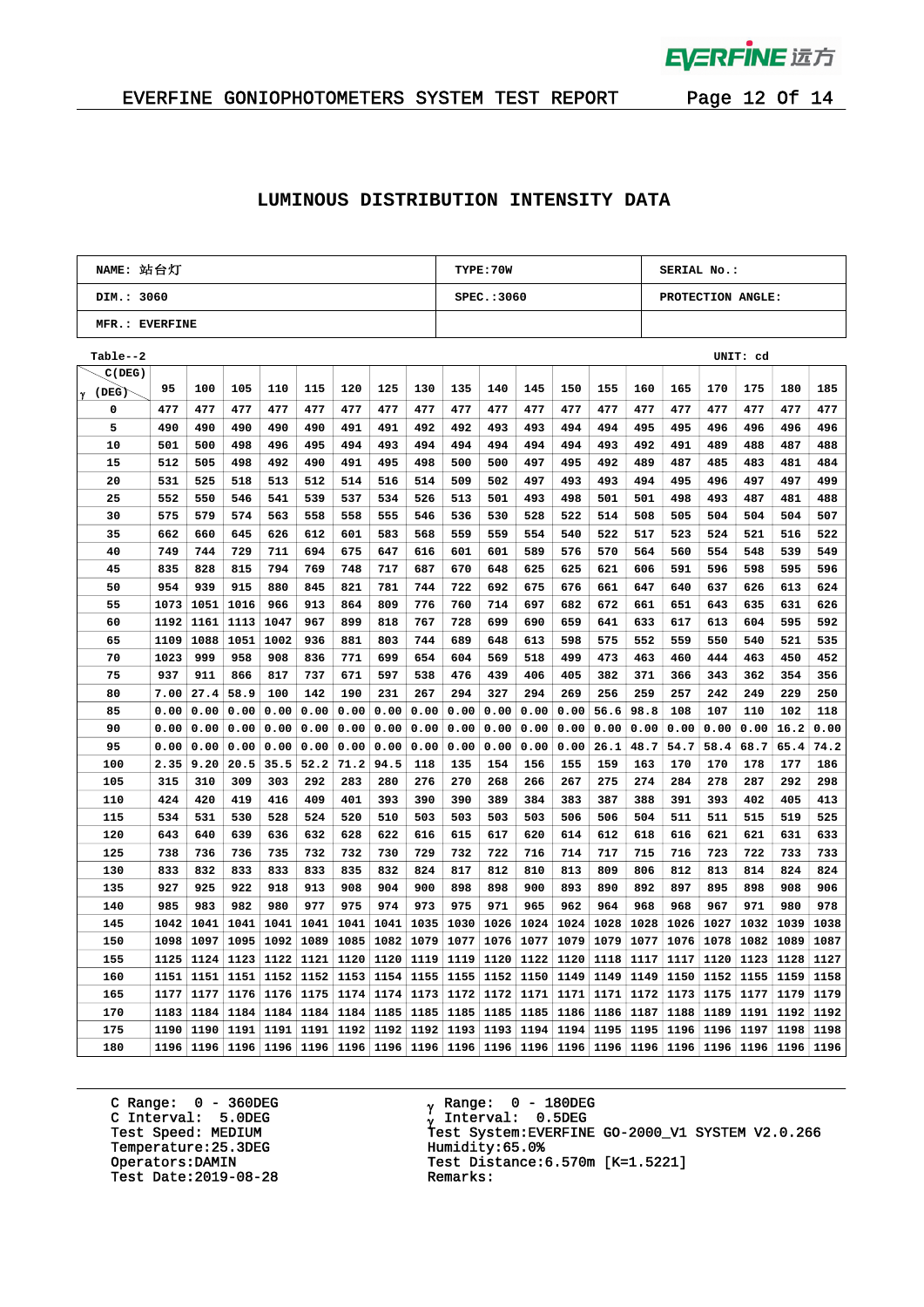

## EVERFINE GONIOPHOTOMETERS SYSTEM TEST REPORT Page 13 Of 14

#### **LUMINOUS DISTRIBUTION INTENSITY DATA**

| NAME: 站台灯      |      |      |      |      |      |      |      |      | TYPE: 70W |             |      |      |      |      | <b>SERIAL No.:</b> |      |          |      |      |  |
|----------------|------|------|------|------|------|------|------|------|-----------|-------------|------|------|------|------|--------------------|------|----------|------|------|--|
| DIM.: 3060     |      |      |      |      |      |      |      |      |           | SPEC.: 3060 |      |      |      |      | PROTECTION ANGLE:  |      |          |      |      |  |
| MFR.: EVERFINE |      |      |      |      |      |      |      |      |           |             |      |      |      |      |                    |      |          |      |      |  |
| $Table - 3$    |      |      |      |      |      |      |      |      |           |             |      |      |      |      |                    |      | UNIT: cd |      |      |  |
| C(DEG)         |      |      |      |      |      |      |      |      |           |             |      |      |      |      |                    |      |          |      |      |  |
| (DEG)<br>γ     | 190  | 195  | 200  | 205  | 210  | 215  | 220  | 225  | 230       | 235         | 240  | 245  | 250  | 255  | 260                | 265  | 270      | 275  | 280  |  |
| 0              | 477  | 477  | 477  | 477  | 477  | 477  | 477  | 477  | 477       | 477         | 477  | 477  | 477  | 477  | 477                | 477  | 477      | 477  | 477  |  |
| 5              | 496  | 497  | 496  | 496  | 496  | 496  | 496  | 495  | 495       | 494         | 493  | 493  | 492  | 491  | 491                | 491  | 490      | 491  | 491  |  |
| 10             | 490  | 492  | 495  | 497  | 498  | 500  | 501  | 502  | 502       | 502         | 503  | 503  | 504  | 504  | 504                | 504  | 504      | 503  | 503  |  |
| 15             | 487  | 489  | 491  | 494  | 497  | 500  | 503  | 505  | 506       | 506         | 505  | 505  | 507  | 510  | 514                | 516  | 517      | 515  | 512  |  |
| 20             | 500  | 501  | 501  | 502  | 504  | 507  | 511  | 515  | 520       | 523         | 525  | 526  | 528  | 532  | 537                | 541  | 542      | 539  | 536  |  |
| 25             | 495  | 500  | 505  | 508  | 509  | 508  | 517  | 529  | 539       | 548         | 552  | 555  | 557  | 559  | 562                | 565  | 566      | 564  | 562  |  |
| 30             | 509  | 512  | 516  | 522  | 531  | 540  | 547  | 555  | 563       | 572         | 578  | 582  | 585  | 588  | 589                | 591  | 590      | 590  | 589  |  |
| 35             | 527  | 529  | 527  | 535  | 554  | 569  | 578  | 586  | 594       | 602         | 620  | 637  | 652  | 665  | 675                | 679  | 680      | 678  | 672  |  |
| 40             | 558  | 565  | 571  | 579  | 591  | 607  | 619  | 625  | 647       | 674         | 699  | 720  | 737  | 753  | 764                | 769  | 769      | 767  | 758  |  |
| 45             | 594  | 591  | 608  | 623  | 631  | 642  | 666  | 687  | 712       | 743         | 774  | 801  | 822  | 840  | 854                | 859  | 859      | 855  | 844  |  |
| 50             | 632  | 631  | 635  | 656  | 671  | 673  | 700  | 730  | 764       | 807         | 840  | 868  | 896  | 920  | 939                | 949  | 950      | 942  | 927  |  |
| 55             | 628  | 637  | 638  | 647  | 665  | 679  | 709  | 759  | 778       | 824         | 871  | 917  | 959  | 997  | 1022               | 1037 | 1041     | 1029 | 1008 |  |
| 60             | 591  | 603  | 620  | 618  | 637  | 663  | 675  | 714  | 754       | 819         | 892  | 957  | 1016 | 1070 | 1105               | 1125 | 1133     | 1115 | 1088 |  |
| 65             | 542  | 548  | 548  | 565  | 577  | 596  | 615  | 662  | 717       | 791         | 860  | 912  | 954  | 989  | 1009               | 1020 | 1023     | 1012 | 995  |  |
| 70             | 447  | 453  | 450  | 466  | 476  | 501  | 543  | 574  | 615       | 667         | 735  | 792  | 842  | 879  | 899                | 911  | 914      | 906  | 888  |  |
| 75             | 341  | 363  | 350  | 368  | 369  | 379  | 410  | 445  | 500       | 556         | 612  | 674  | 732  | 771  | 789                | 803  | 804      | 800  | 782  |  |
| 80             | 234  | 247  | 239  | 240  | 245  | 264  | 285  | 267  | 250       | 212         | 169  | 128  | 89.1 | 52.4 | 23.7               | 6.00 | 0.00     | 5.98 | 23.5 |  |
| 85             | 99.3 | 95.1 | 91.8 | 48.1 | 0.00 | 0.00 | 0.00 | 0.00 | 0.00      | 0.00        | 0.00 | 0.00 | 0.00 | 0.00 | 0.00               | 0.00 | 0.00     | 0.00 | 0.00 |  |
| 90             | 0.00 | 0.00 | 0.00 | 0.00 | 0.00 | 0.00 | 0.00 | 0.00 | 0.00      | 0.00        | 0.00 | 0.00 | 0.00 | 0.00 | 0.00               | 0.00 | 0.00     | 0.00 | 0.00 |  |
| 95             | 65.1 | 66.4 | 57.8 | 33.2 | 0.00 | 0.00 | 0.00 | 0.00 | 0.00      | 0.00        | 0.00 | 0.00 | 0.00 | 0.00 | 0.00               | 0.00 | 0.00     | 0.00 | 0.00 |  |
| 100            | 180  | 184  | 184  | 180  | 182  | 186  | 193  | 162  | 141       | 115         | 87.8 | 61.7 | 41.5 | 24.0 | 10.8               | 2.75 | 0.00     | 2.76 | 10.9 |  |
| 105            | 291  | 304  | 301  | 302  | 307  | 305  | 312  | 315  | 328       | 334         | 339  | 342  | 353  | 360  | 364                | 369  | 367      | 370  | 366  |  |
| 110            | 409  | 415  | 421  | 423  | 426  | 428  | 440  | 446  | 453       | 456         | 461  | 466  | 475  | 480  | 483                | 487  | 486      | 488  | 485  |  |
| 115            | 530  | 536  | 534  | 544  | 552  | 552  | 559  | 567  | 574       | 580         | 587  | 591  | 597  | 601  | 603                | 605  | 604      | 605  | 603  |  |
| 120            | 643  | 642  | 652  | 654  | 662  | 676  | 676  | 679  | 683       | 688         | 697  | 703  | 711  | 717  | 721                | 723  | 723      | 723  | 720  |  |
| 125            | 745  | 744  | 750  | 760  | 762  | 769  | 780  | 794  | 793       | 795         | 798  | 802  | 807  | 810  | 812                | 813  | 813      | 813  | 810  |  |
| 130            | 832  | 839  | 839  | 848  | 859  | 860  | 866  | 875  | 884       | 895         | 900  | 900  | 902  | 903  | 904                | 904  | 903      | 902  | 900  |  |
| 135            | 911  | 921  | 922  | 926  | 934  | 946  | 948  | 951  | 956       | 962         | 969  | 976  | 983  | 988  | 992                | 994  | 994      | 991  | 987  |  |
| 140            | 981  | 989  | 995  | 996  | 999  | 1006 | 1016 | 1024 | 1025      | 1028        | 1031 | 1034 | 1038 | 1041 | 1043               | 1043 | 1043     | 1041 | 1037 |  |
| 145            | 1039 | 1044 | 1052 | 1056 | 1056 | 1060 | 1066 | 1073 | 1081      | 1090        | 1091 | 1091 | 1092 | 1093 | 1094               | 1093 | 1092     | 1090 | 1088 |  |
| 150            | 1088 | 1091 | 1096 | 1103 | 1107 | 1107 | 1109 | 1113 | 1118      | 1122        | 1127 | 1132 | 1136 | 1139 | 1142               | 1142 | 1141     | 1139 | 1136 |  |
| 155            | 1127 | 1129 | 1132 | 1136 | 1141 | 1146 | 1147 | 1148 | 1149      | 1151        | 1153 | 1155 | 1157 | 1159 | 1159               | 1159 | 1158     | 1156 | 1153 |  |
| 160            | 1158 | 1158 | 1160 | 1162 | 1165 | 1168 | 1171 | 1175 | 1176      | 1176        | 1176 | 1177 | 1177 | 1176 | 1176               | 1175 | 1174     | 1173 | 1171 |  |
| 165            | 1179 | 1179 | 1180 | 1180 | 1182 | 1183 | 1185 | 1186 | 1188      | 1189        | 1190 | 1191 | 1192 | 1192 | 1192               | 1192 | 1191     | 1189 | 1187 |  |
| 170            | 1191 | 1191 | 1192 | 1192 | 1192 | 1193 | 1193 | 1193 | 1194      | 1194        | 1194 | 1194 | 1194 | 1194 | 1194               | 1193 | 1192     | 1192 | 1191 |  |
| 175            | 1197 | 1197 | 1197 | 1197 | 1197 | 1197 | 1197 | 1196 | 1196      | 1196        | 1196 | 1196 | 1196 | 1195 | 1195               | 1195 | 1194     | 1194 | 1193 |  |
| 180            | 1196 | 1196 | 1196 | 1196 | 1196 | 1196 | 1196 | 1196 | 1196      | 1196        | 1196 | 1196 | 1196 | 1196 | 1196               | 1196 | 1196     | 1196 | 1196 |  |

C Range: 0 - 360DEG C Interval: 5.0DEG Temperature:25.3DEG Humidity:65.0%<br>Operators:DAMIN Test Distance: Test Date:  $2019-08-28$